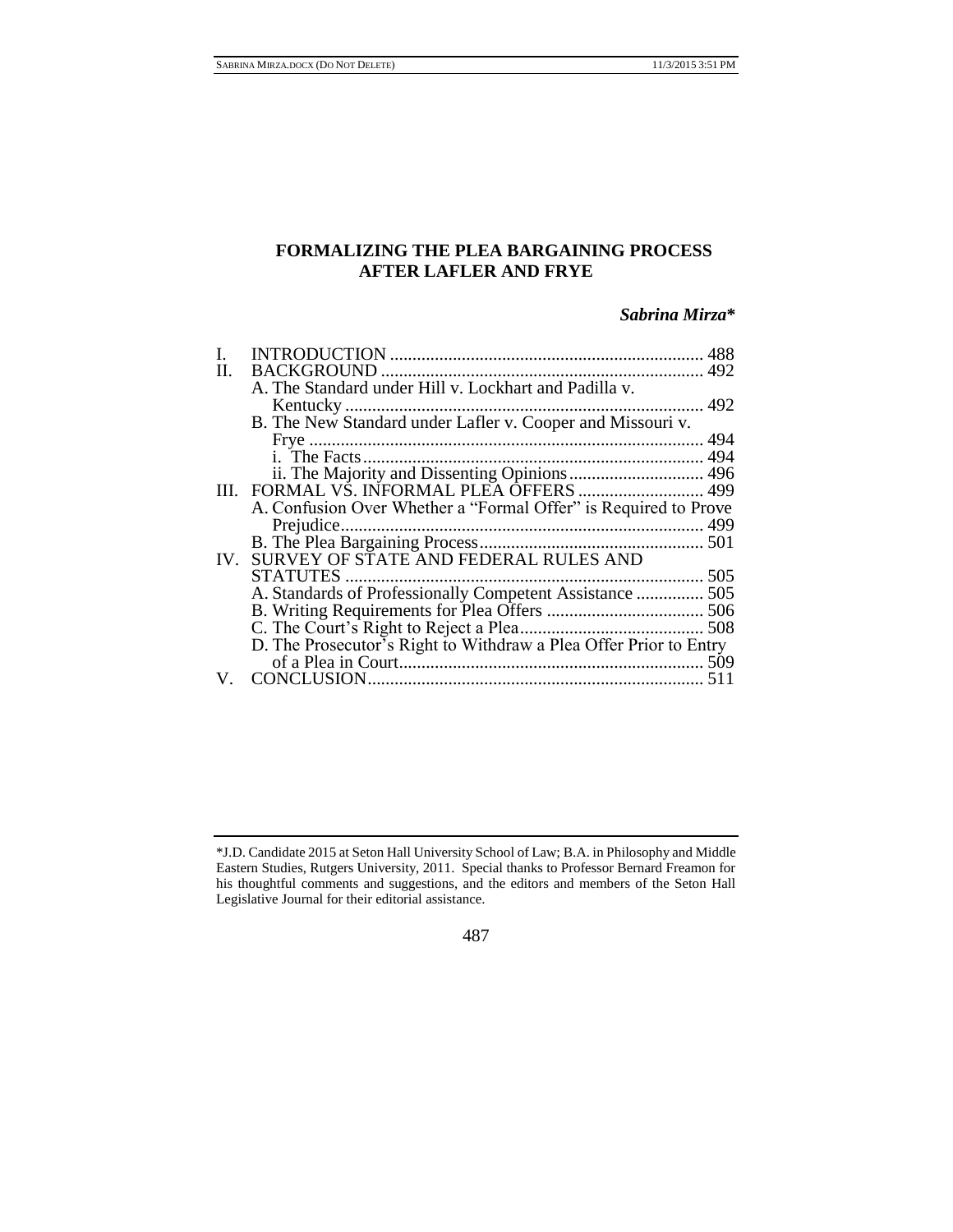### **I. INTRODUCTION**

Ninety-seven percent of federal criminal prosecutions and ninetyfour percent of state criminal prosecutions do not go to trial; instead, they are resolved by way of guilty pleas.<sup>1</sup> Thus, no one can deny the centrality of plea bargaining in our contemporary criminal justice system.<sup>2</sup> Recognizing this reality, the Supreme Court recently decided two cases on the same day: *Lafler v. Cooper*<sup>3</sup> and *Missouri v. Frye*.<sup>4</sup> By a 5–4 decision led by Justice Kennedy in both cases, the Supreme Court held that the Sixth Amendment right to effective assistance of counsel extends to negotiations by defense counsel during the plea bargaining process.<sup>5</sup> In so holding, the Supreme Court acknowledged that plea bargaining is "not some adjunct to the criminal justice system; it *is* the criminal justice system."<sup>6</sup>

Specifically, the Court held that a criminal defendant who goes to trial, rather than accept a favorable plea offer, is entitled to postconviction relief if her refusal or failure to accept the plea offer "was the result of ineffective assistance during the plea negotiation process."<sup>7</sup> *Lafler* and *Frye* address two different plea bargaining situations that may give rise to a post-conviction ineffective assistance of counsel claim: (1) where the defense counsel provides constitutionally deficient legal advice

<sup>1</sup> *See* Missouri v. Frye, 132 S. Ct. 1399, 1407 (2012).

<sup>2</sup> *See* Brady v. United States, 397 U.S. 742, 751 (1970) (insisting that plea bargaining is "inherent in the criminal law and its administration"); Santobello v. New York, 404 U.S. 257, 261 (1971) (stating that "[d]isposition of charges after plea discussions is not only an essential part of the [criminal] process but a highly desirable part for many reasons").

<sup>&</sup>lt;sup>3</sup> 132 S. Ct. 1376, 1388 (2012) ("The reality that criminal justice today is for the most part a system of pleas, not a system of trials.") (citations omitted).

<sup>4</sup> *Frye*, 132 S. Ct. at 1407 ("In today's criminal justice system, therefore, the negotiation of a plea bargain, rather than the unfolding of a trial, is almost always the critical point for a defendant.").

<sup>5</sup> *Lafler*, 132 S. Ct. at 1384 ("Defendants have a Sixth Amendment right to counsel, a right that extends to the plea-bargaining process."); *Frye*, 132 S. Ct. at 1407. *See generally*, U.S. CONST. amend. VI ("In all criminal prosecutions, the accused shall enjoy the right to a speedy and public trial, by an impartial jury of the State and district wherein the crime shall have been committed, which district shall have been previously ascertained by law, and to be informed of the nature and cause of the accusation; to be confronted with the witnesses against him; to have compulsory process for obtaining witnesses in his favor, and to have the Assistance of Counsel for his defence [sic].").

<sup>6</sup> *Frye*, 132 S. Ct. at 1407 (quoting Robert E. Scott & William J. Stuntz, *Plea Bargaining as Contract*, 101 YALE L.J. 1909, 1912 (1992)) (emphasis in original).

<sup>7</sup> *Lafler*, 132 S. Ct. at 1386.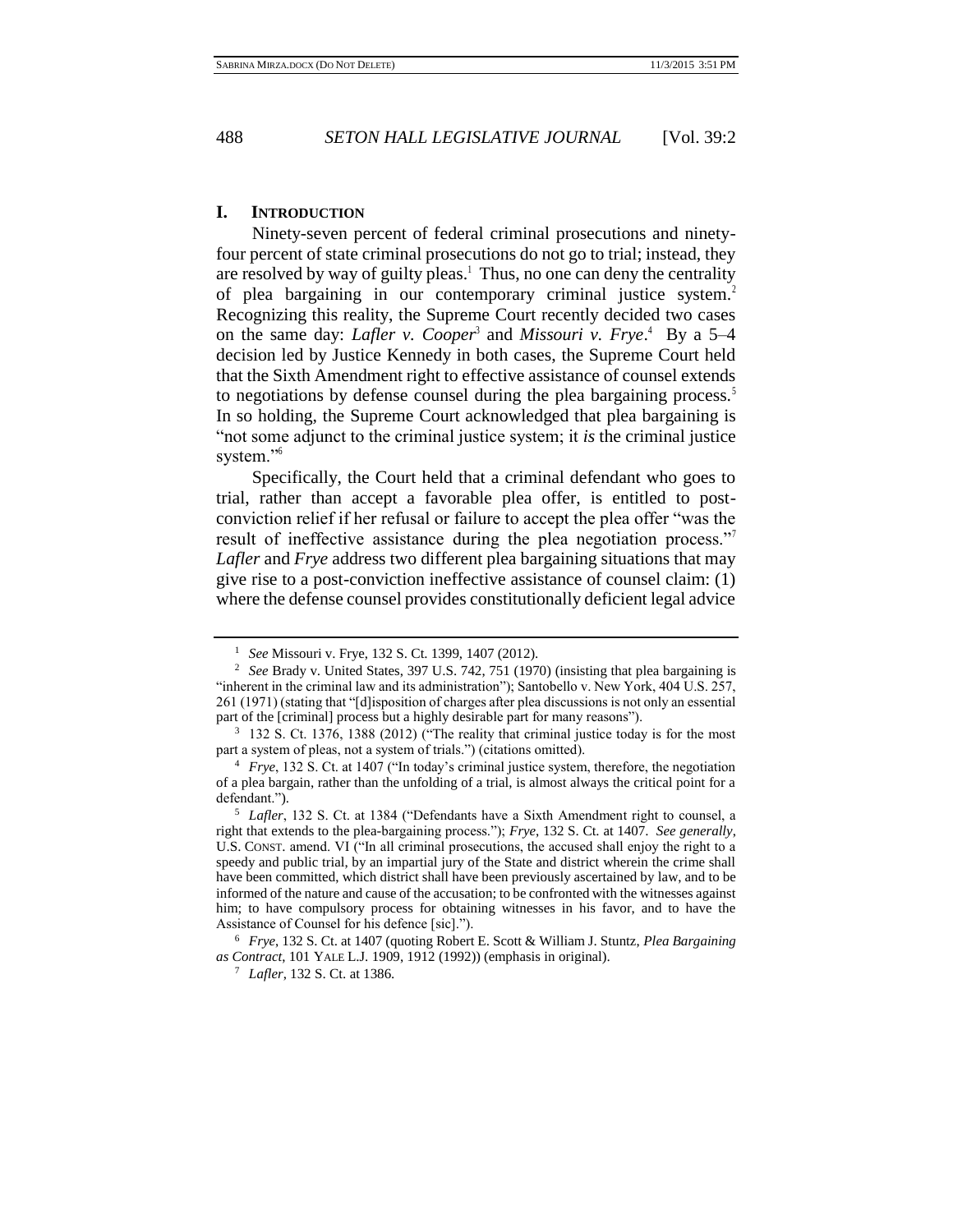based on which the defendant decides not to accept a plea offer, and (2) where the defense counsel neglects to inform the defendant of a plea offer, which then lapses.<sup>8</sup> Such claims are now evaluated under the standard set forth in *Strickland v. Washington*,<sup>9</sup> which requires the defendant to show, first, that the defense counsel made errors falling below the constitutional standard of effective counsel, and second, that those errors prejudiced the defendant's case so as to deprive her of a fair result. $10$ 

Despite its delay, recognition of a right to effective assistance during plea bargaining, in a system that relies heavily on plea offers, is a victory in its own right.<sup>11</sup> The extent to which the Court recognizes this right, however, is not entirely clear.<sup>12</sup> To better understand this lack of clarity, it is helpful to first understand how the plea bargaining process works. In general, plea bargaining is a "negotiated agreement" by which a defendant agrees to plead guilty in exchange for the prosecutor's offer of a more lenient sentence or dismissal of other charges.<sup>13</sup> It is a process dictated by personal style, rather than hard-and-fast rules.<sup>14</sup> Moreover, plea bargaining is a process that takes place largely "off the record."<sup>15</sup> Contrasting these "informal" plea offers are "formal," record-creating plea offers that some states require to be made in writing.<sup>16</sup>

The reach of the Court's holding in *Lafler* and *Frye* is uncertain because the phrase "formal offer" is sporadically used in *Frye*, even in its holding, while it is not at all present in *Lafler*.<sup>17</sup> Consequently, it is unclear, under *Lafler* and *Frye*, whether an informal plea offer may form

<sup>12</sup> *See infra* Part III.A (discussing cases both denying and accepting claims of ineffective assistance of counsel where defendant did not receive a "formal" plea offer).

<sup>13</sup> *See infra* note 97 and accompanying text (defining "plea bargaining").

<sup>8</sup> *Id.* at 1383; *Frye*, 132 S. Ct. at 1404.

<sup>&</sup>lt;sup>9</sup> 466 U.S. 668 (1984).

<sup>10</sup> *Id.* at 687.

<sup>11</sup> *See* Stephanos Bibas, *Incompetent Plea Bargaining and Extrajudicial Reforms*, 126 HARV. L. REV. 150, 151 (2012) ("The Court, like Rip Van Winkle, has at last awoken from its long slumber and sees the vast field it has left all but unregulated.") (footnote omitted).

<sup>14</sup> Missouri v. Frye, 132 S. Ct. 1399, 1408 (2012) (citing Premo v. Moore, 131 S. Ct. 733, 741 (2011)).

<sup>15</sup> Bibas, *supra* note 11, at 150.

<sup>&</sup>lt;sup>16</sup> *See infra* note 129 (listing states that require plea offers to be in writing).

<sup>&</sup>lt;sup>17</sup> *Compare Frye*, 132 S. Ct. at 1408–10 (using the words "formal offer" six different times, including one reference made by Scalia, J., dissenting) *with* Lafler v. Cooper, 132 S. Ct. 1376 (2012) (never using the words "formal offer").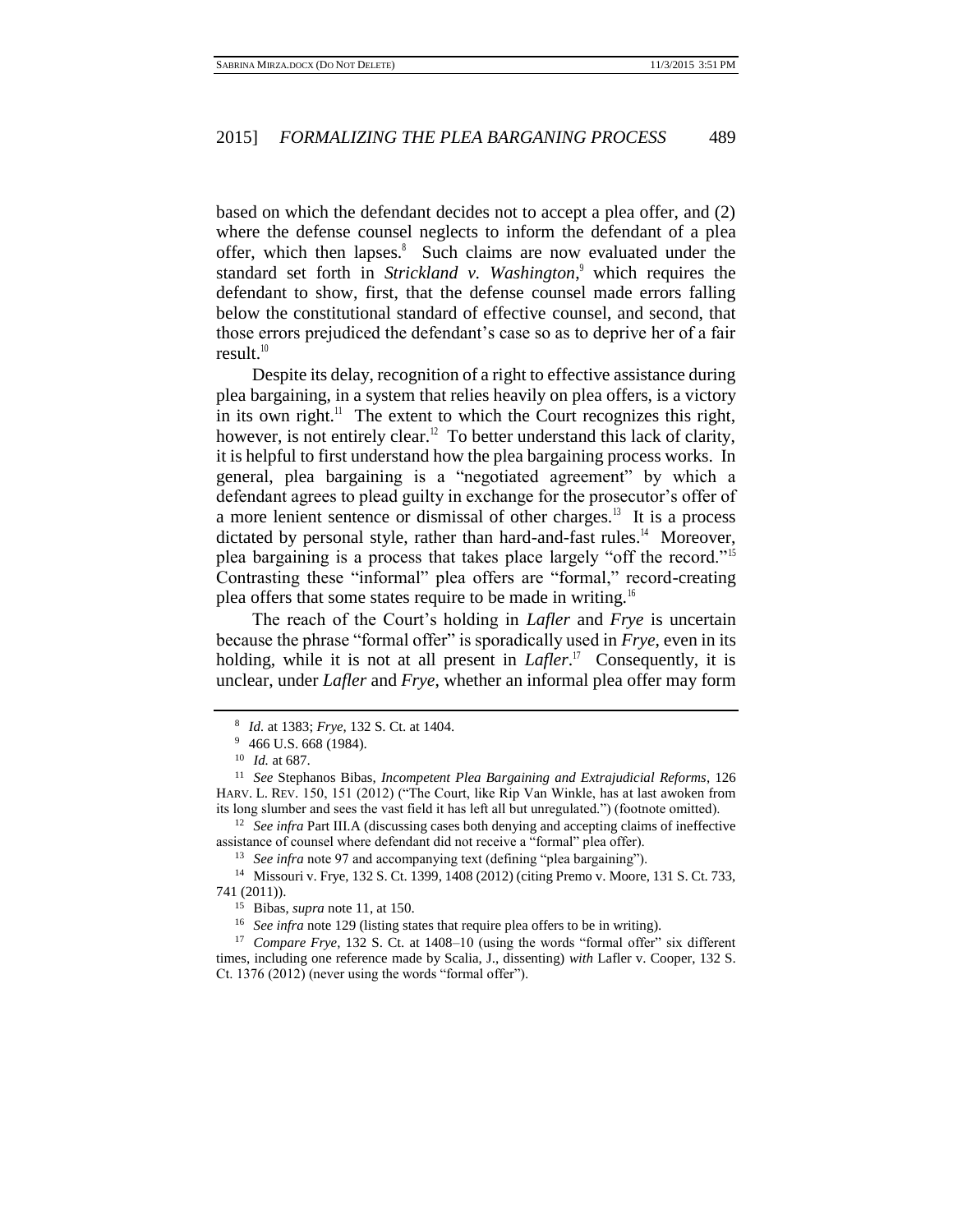the basis of an ineffective assistance of counsel claim, or whether, in order to assert a claim, the defendant must have received a written plea offer, implying that it was "formally" offered by the prosecution.<sup>18</sup> This confusion presents an important issue because most states do not require a plea offer to be in writing.<sup>19</sup> Where there is no record of ongoing plea discussions, the defendant is faced with the difficult, if not impossible, task of proving the prejudice prong of *Strickland* if she receives constitutionally deficient advice—that is, but for her counsel's ineffective assistance of counsel, the defendant would have accepted the guilty plea.<sup>20</sup>

This Note argues that after *Lafler* and *Frye*, it is still difficult for a defendant to succeed on a claim of ineffective assistance of counsel based on a plea offer that was not accepted because of: (1) lack of clarity on the reach of the *Lafler* and *Frye* holdings, and (2) lack of formal requirements regulating the plea bargaining process. Again, the prejudice prong of *Strickland* requires the defendant to show that she would have accepted the plea offer absent defense counsel's erroneous legal advice.<sup>21</sup> Courts disagree about whether the holdings in *Lafler* and *Frye* should be limited to "formal" plea offers or should extend to all plea offers. $2^2$  This Note argues that the better approach—or at least the one affording greater constitutional protection to defendants—is extending the *Lafler* and *Frye*  holdings to all plea offers, rather than limiting the holdings to formal offers.<sup>23</sup> Such an interpretation recognizes the reality that extensive negotiations often occur between the defense counsel and prosecution, usually without the defendant present, before any plea offer is committed

<sup>&</sup>lt;sup>18</sup> *See infra Part III.A* (discussing cases both denying and accepting claims of ineffective assistance of counsel where defendant did not receive a "formal" plea offer).

<sup>&</sup>lt;sup>19</sup> *See infra* note 129 (enumerating states that require a plea bargain to be in writing).

<sup>20</sup> Bibas, *supra* note 11, at 162 ("Few defendants have documentary or other evidence that their attorneys did not tell them of a plea offer or gave them incorrect advice. Given the difficulty of proving such claims and satisfying both of *Strickland's* prongs, few *Strickland*  claims of any sort succeed, let alone fabricated ones.") (footnote omitted); *see also* Jenny Roberts, *Effective Plea Bargaining Counsel*, 122 YALE L.J. 2650, 2671 (2013) ("[O]bstacles have made relief from ineffective assistance generally inaccessible to individual litigants, and Strickland and its progeny are deserving of the well-developed body of scholarly critique about the hurdles the doctrine has constructed.").

<sup>21</sup> Strickland v. Washington, 466 U.S. 668, 687 (1984).

<sup>22</sup> *See infra* Part III (discussing cases both denying and accepting claims of ineffective assistance of counsel where defendant did not receive a "formal" plea offer).

<sup>23</sup> *See* Roberts, *supra* note 20, at 2672 (discussing the Court's intent in *Frye* when using "formal" plea offer language).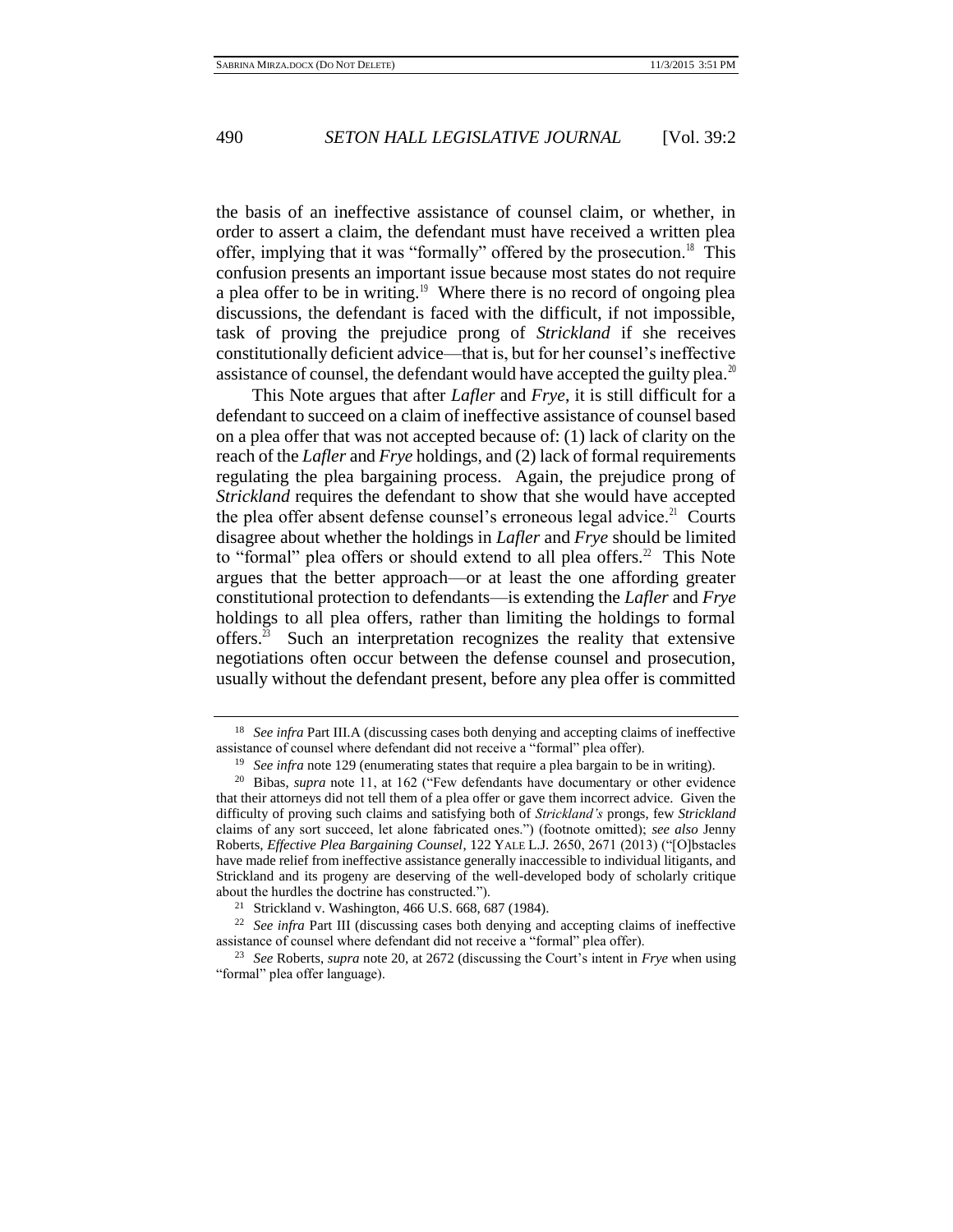to writing.<sup>24</sup> Moreover, this approach does not penalize the defendant for relying on a plea offer that the defense counsel and prosecution failed to put into writing.

Additional difficulties arise for defendants when attempting to satisfy the second requirement under the prejudice prong of *Strickland*, which requires a defendant to show that if she accepted the plea offer, there is a reasonable probability that the prosecution and the court would have accepted the offer to plead guilty.<sup>25</sup> The prosecution and courts generally hold broad, unregulated discretion to reject a plea bargain after the defendant accepts it, and there is no clear standard regulating the practice of courts and prosecutors in such circumstances.<sup>26</sup> This means that, regardless of whether the defendant would have accepted the plea offer, a court can easily deny the defendant's ineffective assistance of counsel claim on the sometimes baseless ground that neither the trial court nor the prosecution would have accepted the plea offer.<sup>27</sup> In order to safeguard the right afforded to defendants under *Lafler* and *Frye*, the plea bargaining process should be formalized; in addition to requiring written plea offers, there should be standardized procedures to guide how the prosecution and courts may reject plea offers.

Part II of this Note provides background on the Supreme Court's development of a standard for ineffective assistance of counsel claims during the plea bargaining process, and how that standard has changed after the most recent decisions of *Lafler* and *Frye.* Part III emphasizes the trial court splits as to whether the holdings in *Lafler* and *Frye* apply to all plea offers, or only to those plea offers that are considered "formal." Part III further analyzes the plea bargaining process and the reasons why informality in the process places defendants at a distinct disadvantage when bringing claims for ineffective assistance of counsel. Part IV examines states' statutes and court rules, as well as the American Bar

<sup>&</sup>lt;sup>24</sup> *See id.* at 2671 ("A more powerful critique of regulating the plea bargaining process is that because bargaining happens off the record between prosecution and defense—and normally outside the defendant's presence—it is difficult to adequately examine any later claim of ineffectiveness in that process.").

<sup>&</sup>lt;sup>25</sup> Missouri v. Frye, 132 S. Ct. 1399, 1409 (2012) ("Defendants must also demonstrate a reasonable probability the plea would have been entered without the prosecution canceling it or the trial court refusing to accept it, if they had the authority to exercise that discretion under state law.").

<sup>26</sup> *See* Bibas, *supra* note 11, at 162.

<sup>27</sup> *See id.* at 162*.*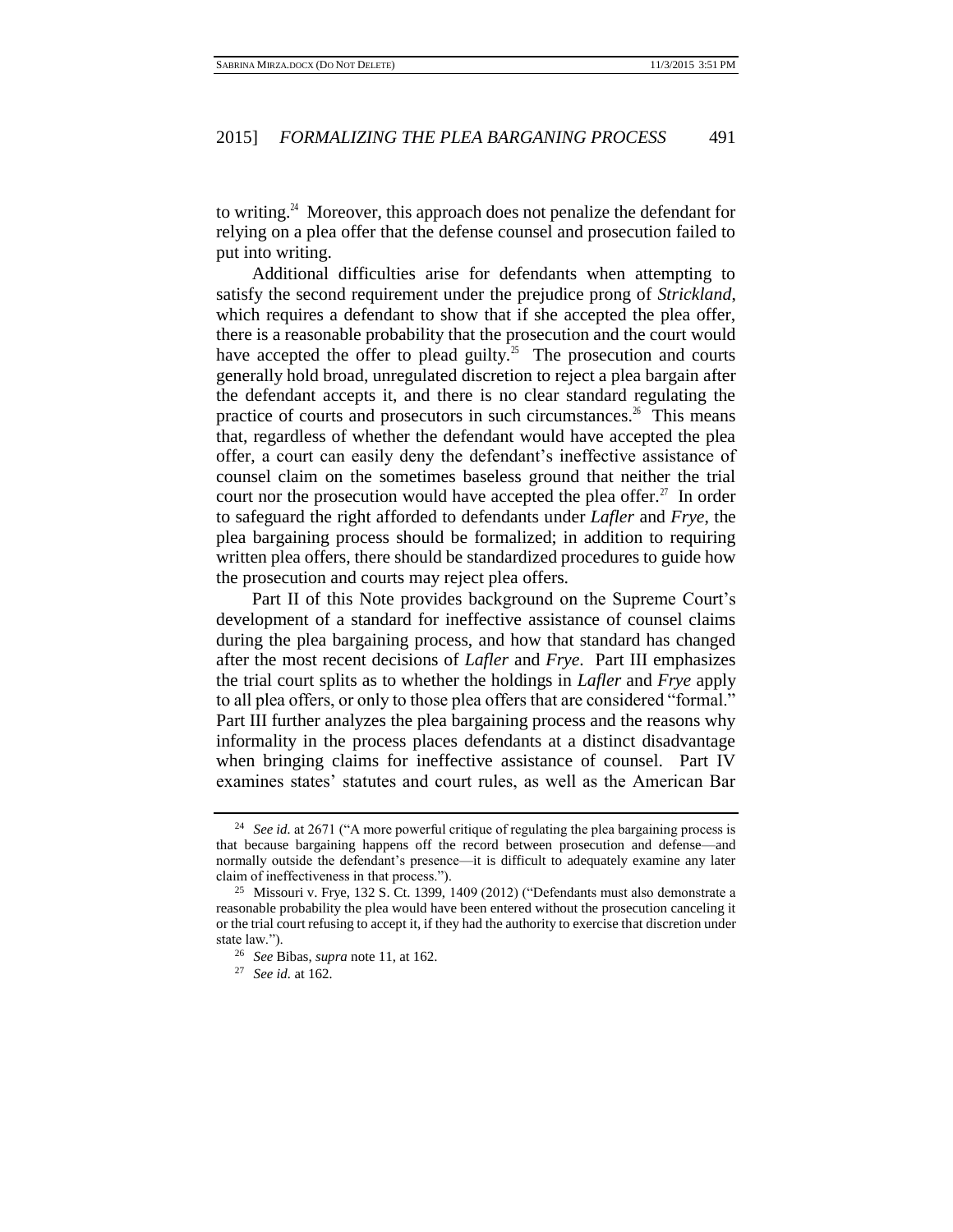Association ("ABA") Criminal Justice Standards, the Model Rules of Professional Conduct ("Model Rules"), and the Federal Rules of Criminal Procedure, to determine where formal processes are already in place and where they ought to be for the future. Finally, Part V makes specific recommendations to formalize the plea bargaining process, and considers the implications of carrying out these recommendations for the duties of the defense counsel and prosecution.

### **II. BACKGROUND**

*A. The Standard under* Hill v. Lockhart *and* Padilla v. Kentucky

Prior to *Lafler* and *Frye*, the Supreme Court addressed the right to effective assistance of counsel during the plea bargaining process in two decisions: *Hill v. Lockhart*<sup>28</sup> and *Padilla v. Kentucky*.<sup>29</sup> In *Hill*, the Court held that the correct standard for courts assessing ineffective assistance of counsel claims in the plea bargaining context is the two-prong test set forth in *Strickland*.<sup>30</sup> Before *Hill*, the Court focused instead on whether the defense counsel's advice caused the defendant to enter a plea involuntarily or unintelligently.<sup>31</sup> Now, under the *Strickland* standard, in order to succeed on a claim of ineffective assistance of counsel, the defendant must satisfy two prongs:

[f]irst, the defendant must show that counsel's performance was deficient. This requires showing that counsel made errors so serious that counsel was not functioning as the 'counsel' guaranteed the defendant by the Sixth Amendment. Second, the defendant must show that the deficient performance prejudiced the defense. This requires showing that counsel's errors were so serious as to deprive the defendant of a fair trial, a trial whose result is reliable.<sup>3</sup>

*Hill* involved a petitioner who pled guilty to first-degree murder and theft of property. $33$  Later, the petitioner brought a habeas petition based on ineffective assistance of counsel, alleging that his counsel failed to advise him about his parole eligibility date—specifically, that he would have to serve half of his sentence before he was eligible for parole.<sup>34</sup> The

<sup>28</sup> 474 U.S. 52 (1985).

<sup>29</sup> 130 S. Ct. 1473 (2010).

<sup>30</sup> *Hill*, 474 U.S. at 58.

<sup>31</sup> *See* McMann v. Richardson, 397 U.S. 759 (1970); Brady v. United States, 397 U.S. 742 (1970).

<sup>32</sup> Strickland v. Washington, 466 U.S. 668, 687 (1984).

<sup>33</sup> *Hill*, 474 U.S. at 53.

<sup>34</sup> *Id.*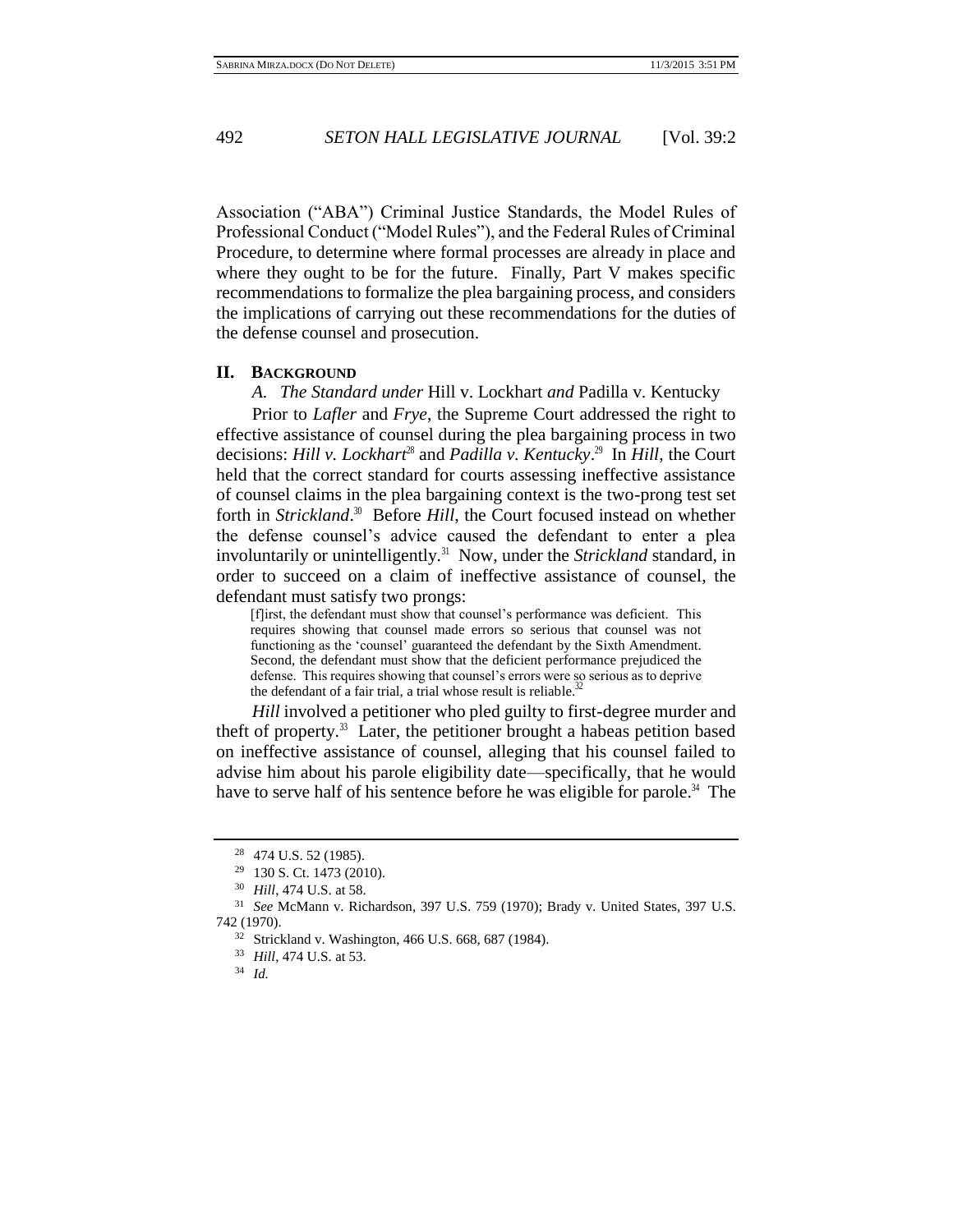Court held that the petitioner did not satisfy *Strickland*'s prejudice prong because he failed to allege in his petition that, had his counsel correctly advised him, he would have gone to trial instead of accepting the guilty plea.<sup>35</sup> *Hill*'s holding was limited; the Court stated:

[w]e find it unnecessary to determine whether there may be circumstances under which erroneous advice by counsel as to parole eligibility may be deemed constitutionally ineffective assistance of counsel, because in the present case we conclude that petitioner's allegations are insufficient to satisfy the *Strickland v. Washington* requirement of 'prejudice.'

Thus, *Hill* left open the question of whether the defense counsel is under a constitutional duty to negotiate effectively during the plea bargaining process.<sup>37</sup>

In *Padilla*, the defense counsel misinformed the defendant about the consequences of pleading guilty, and specifically advised him that it would not result in his deportation; this advice was plainly wrong, and the defendant faced deportation as a result of his guilty plea. $38$  While the Court in *Hill* was reluctant to determine whether erroneous advice as to parole eligibility could constitute ineffective assistance of counsel in other cases, the Court in *Padilla* found that "advice regarding deportation is not categorically removed from the ambit of the Sixth Amendment right to counsel."<sup>39</sup> *Padilla* was concerned with only the first prong of *Strickland*—whether defense counsel's erroneous advice regarding the guilty plea amounted to performance falling below the reasonableness standard of effective assistance of counsel—and held that the advice did fall below the reasonableness standard.<sup> $\text{\textdegree{}}$ </sup> Despite the fact that the Court did not reach the prejudice issue, the *Padilla* majority used strong language favoring a broadened scope of the Sixth Amendment right to effective assistance of counsel. $41$  Focusing its discussion on the consequences of bad advice for defendants, the Court emphasized the long recognition "that the negotiation of a plea bargain is a critical phase

<sup>35</sup> *Id.* at 60.

<sup>36</sup> *Id.*

<sup>37</sup> Wesley MacNeil Oliver, *The Indirect Potential of Lafler and Frye*, 51 DUQ. L. REV. 633, 634 (2013).

<sup>38</sup> Padilla v. Kentucky, 130 S. Ct. 1473, 1478 (2010).

<sup>39</sup> *Id.* at 1476.

<sup>40</sup> *Id.* at 1482.

<sup>&</sup>lt;sup>41</sup> *Id.* at 1486 ("It is our responsibility under the Constitution to ensure that no criminal defendant—whether a citizen or not—is left to the 'mercies of incompetent counsel.'") (citing McMann v. Richardson, 397 U.S. 759, 771 (1970)).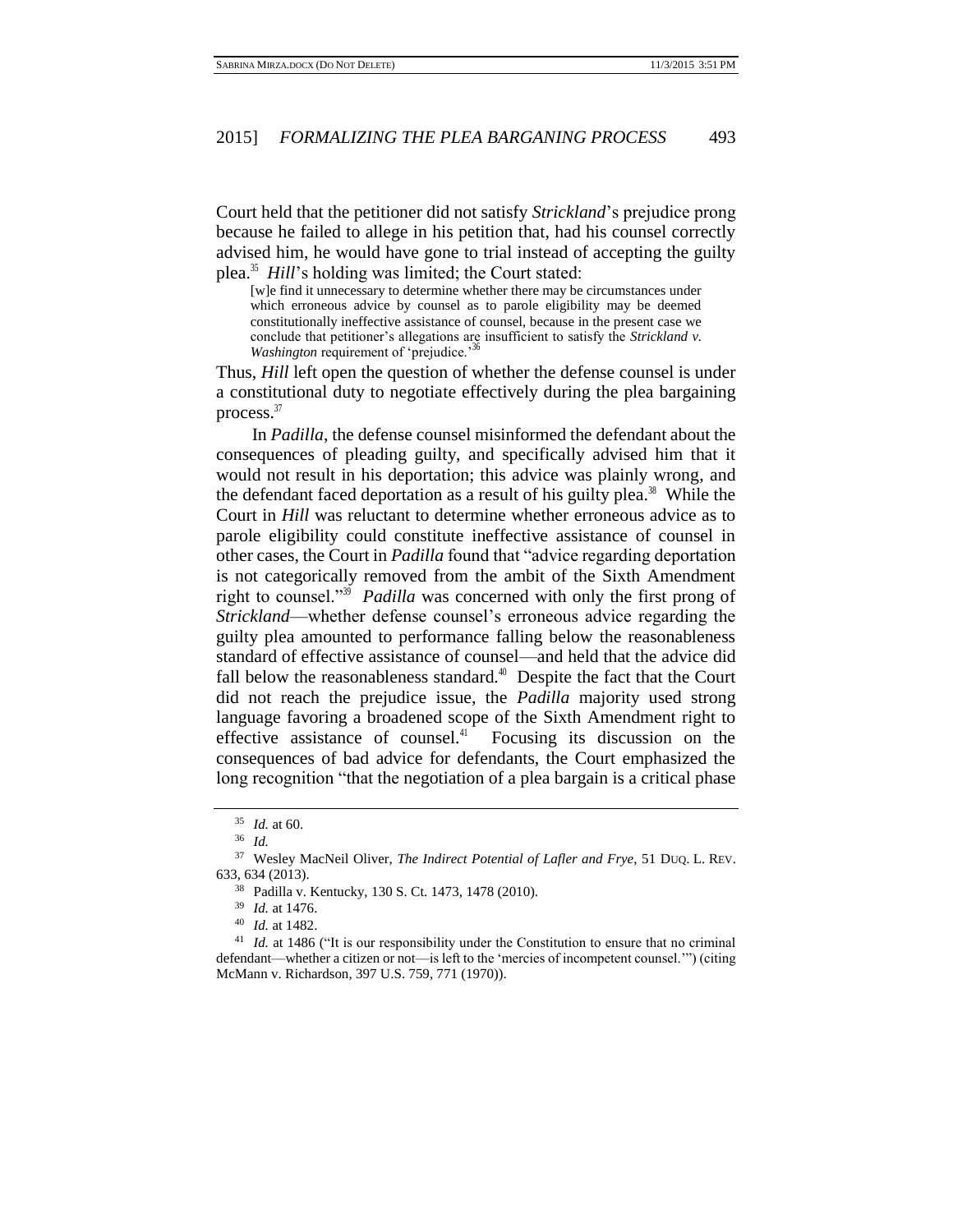of litigation for purposes of the Sixth Amendment right to effective assistance of counsel."<sup>42</sup>

Although *Padilla* expanded defense counsel duties after *Hill*, the standard for ineffective assistance of counsel still did not require the defense counsel to obtain a favorable deal for the defendant. *Padilla* and *Hill* dealt specifically with the situation in which a defendant accepts a guilty plea and foregoes trial.<sup>43</sup> *Lafler* and *Frye* involve a significantly different situation, in that they involve defendants who reject plea offers and go to trial, alleging that they would have accepted the plea offer if they had been correctly informed by their counsel. $44$  The new question that the Supreme Court in *Lafler* and *Frye* faced was whether a defendant could assert an ineffective assistance of counsel claim if she received a fair trial. Not only did the Court in *Lafler* and *Frye* hold that a defendant could bring such a claim, but it also required defense counsel to satisfy the Sixth Amendment by negotiating effectively during the plea bargaining process.<sup>45</sup> Now, errors in the negotiation process *may* satisfy the prejudice prong under *Strickland* and thereby constitute ineffective assistance of counsel.<sup>46</sup>

# *B. The New Standard under* Lafler v. Cooper *and* Missouri v. Frye

i. The Facts

In *Lafler*, Anthony Cooper pointed a gun at Kali Mundy's head, fired a shot, and missed.<sup>47</sup> Mundy fled, and Cooper followed while firing additional shots.<sup>48</sup> Mundy survived with gunshot wounds in her buttocks, hip, and abdomen.<sup>49</sup> Cooper was charged with assault with intent to murder, possession of a firearm in the commission of a felony,

<sup>42</sup> *Id.* at 1481.

<sup>43</sup> Hill v. Lockhart, 474 U.S. 52, 368 (1985); *Padilla*, 130 S. Ct. at 1478.

<sup>44</sup> Missouri v. Frye, 132 S. Ct. 1399, 1406 (2012) (distinguishing the legal issue in *Hill*  and *Padilla* from the one presented in *Frye*).

<sup>45</sup> *See* Oliver *supra* note 37, at 633 ("The Supreme Court's two previous forays into this area recognized the right to the effective assistance of counsel during plea bargaining but did not recognize the right to an effective negotiator.").

<sup>46</sup> *See id.* at 636.

<sup>47</sup> Lafler v. Cooper, 132 S. Ct. 1376, 1383 (2012).

<sup>48</sup> *Id.*

<sup>49</sup> *Id.*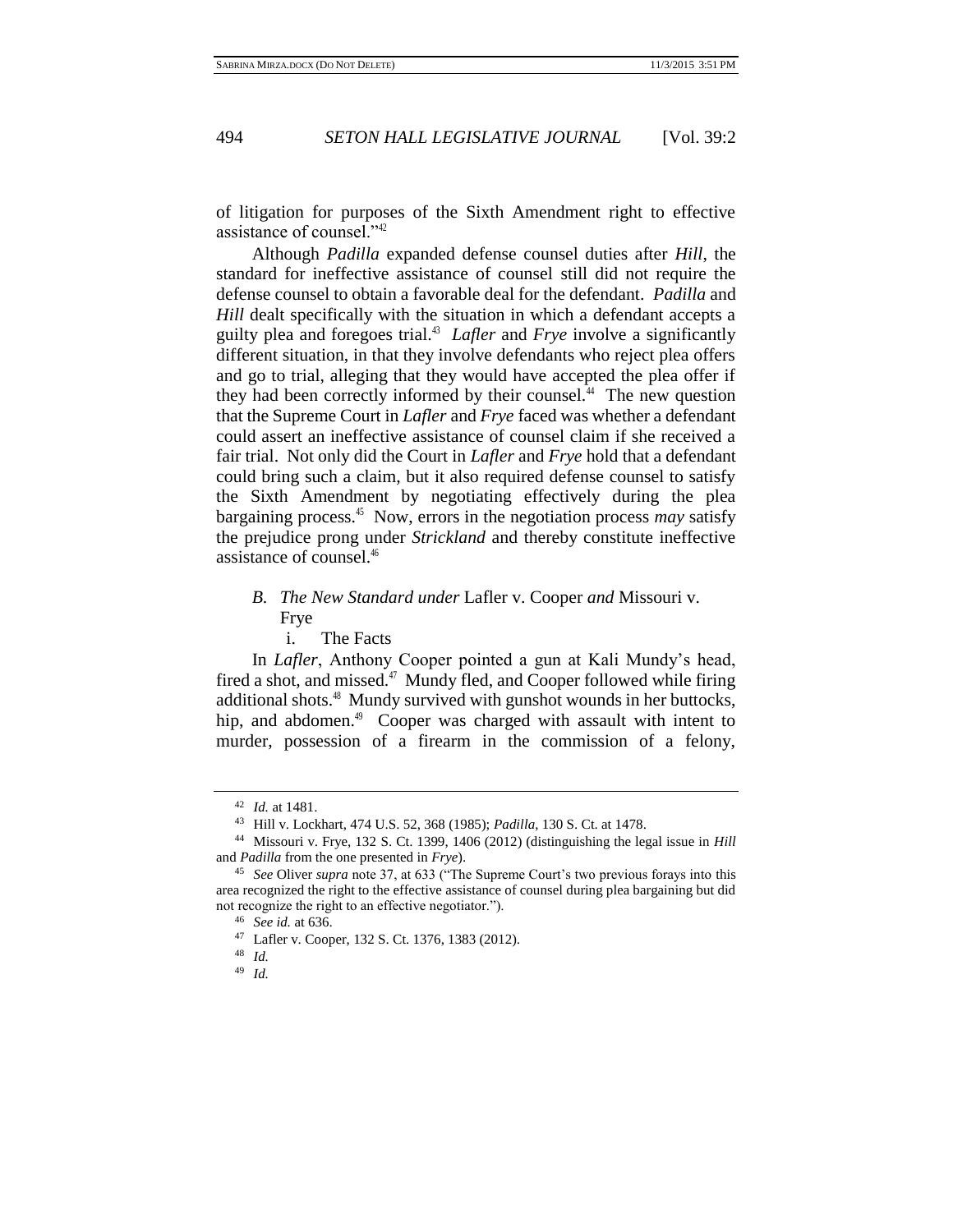misdemeanor possession of marijuana, and being a habitual offender.<sup>50</sup> The prosecution offered, twice, that in exchange for a guilty plea, it would dismiss two of the charges and recommend a prison sentence of fifty-one to eighty-five months on the remaining charges. $51$  Cooper rejected these offers, allegedly because his defense counsel "convinced him that the prosecution would be unable to establish his intent to murder Mundy because she was shot below the waist."<sup>52</sup> Cooper rejected a less favorable plea at trial, and was convicted on all counts; he was sentenced to a mandatory minimum jail sentence of 185 to 360 months.<sup>53</sup> Cooper appealed, claiming ineffective assistance of counsel, and the state court of appeals rejected his claim.<sup>54</sup> Thereafter, the United States District Court granted Cooper's petition for habeas relief, and ordered specific performance of the original plea offer.<sup>55</sup> The Sixth Circuit affirmed, essentially because Cooper's longer sentence was due to his counsel's ineffective assistance.<sup>56</sup>

In *Frye*, Galin Frye faced charges for driving with a revoked driver's license.<sup>57</sup> He already had three previous convictions, and this fourth offense constituted a felony punishable by up to four years imprisonment.<sup>58</sup> The prosecutor presented Frye's defense counsel with two offers in exchange for Frye's guilty plea: the first offer was a recommended three-year sentence if Frye pled guilty to the felony charge; the second offer would reduce the charge to a misdemeanor, and if Frye pled guilty to the misdemeanor charge, the prosecution would recommend a ninety-day sentence and a maximum term of one-year imprisonment.<sup>59</sup> Frye's defense counsel never advised him of these plea offers, and both offers eventually expired. $\mathbf{6}^{\circ}$  The court sentenced Frye to three years in prison after he pled guilty on the eve of trial.<sup> $61$ </sup> Frye then

<sup>50</sup> *Id.*

<sup>51</sup> *Id.*

<sup>52</sup> *Id.*

<sup>53</sup> *Lafler*, 132 S. Ct. at 1383.

<sup>54</sup> *Id.*

<sup>55</sup> *Id.* at 1383–84.

<sup>56</sup> *Id.*

- <sup>57</sup> Missouri v. Frye, 132 S. Ct. 1399, 1404 (2012).
- <sup>58</sup> *Id.*
- <sup>59</sup> *Id.*

<sup>60</sup> *Id.*

<sup>61</sup> *Id.* at 1404–05.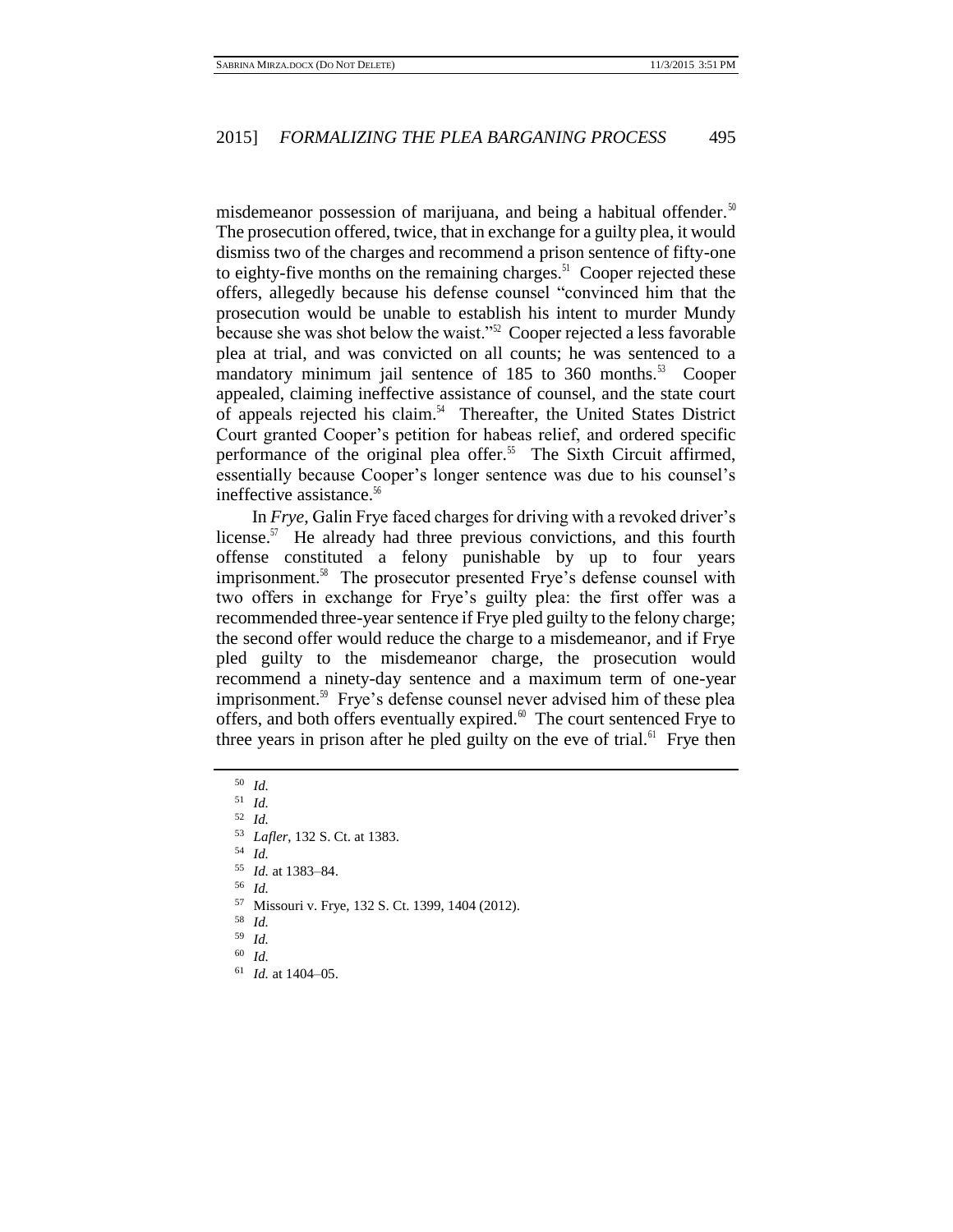sought state post-conviction relief, alleging that he was denied effective assistance of counsel because his counsel failed to inform him of the prosecutor's plea offer to reduce his felony charge to a misdemeanor. $62$ Although the trial court denied his motion, the Missouri Court of Appeals reversed, holding that Frye satisfied the requirements of an ineffective assistance of counsel claim under *Strickland*, and remanded the case to the trial court to either re-try the case or allow Frye to re-plead to accept the offer. $63$ 

### ii. The Majority and Dissenting Opinions

*Lafler* and *Frye* were argued and decided together. Ultimately, the Supreme Court in *Frye* held that "[t]he Sixth Amendment right to effective assistance of counsel extends to the consideration of plea offers that lapse or are rejected."<sup>64</sup> Similarly, the majority in *Lafler* applied the Sixth Amendment right to the plea bargaining process; it too defined the scope of the defendant's remedy resulting from a *Strickland* violation, which requires the court to "neutralize the taint" of the constitutional violation as long as it does not amount to a "windfall" or "needlessly squander" state resources.<sup>65</sup> Reaching this conclusion, the majority in *Lafler* disagreed with the government's argument that "[a] fair trial wipes clean any deficient performance by defense counsel during plea bargaining" because that argument "ignores the reality that criminal justice today is for the most part a system of pleas, not a system of trials."<sup>66</sup> For this reason, the majorities' opinions in *Lafler* and *Frye* are premised on the notion that defendants are entitled to accurate advice on proposed plea agreements, even though there is neither a constitutional right to receive a plea offer, nor a federal right to have a judge accept the plea offer.<sup>67</sup>

Justice Scalia dissented in *Lafler* and *Frye*, disagreeing with the majority on whether constitutional rights should attach to the plea bargaining process, and focusing most of his dissent on how plea

<sup>62</sup> *Id.*

<sup>63</sup> *Frye*, 132 S. Ct. at 1405.

<sup>64</sup> *Id.* at 1402.

<sup>65</sup> Lafler v. Cooper, 132 S. Ct. 1376, 1381 (2012) (citations omitted).

<sup>66</sup> *Id.* at 1388.

<sup>67</sup> *Frye*, 132 S. Ct. at 1410 (finding no constitutional right to be offered a plea and no federal right for a judge to accept a plea).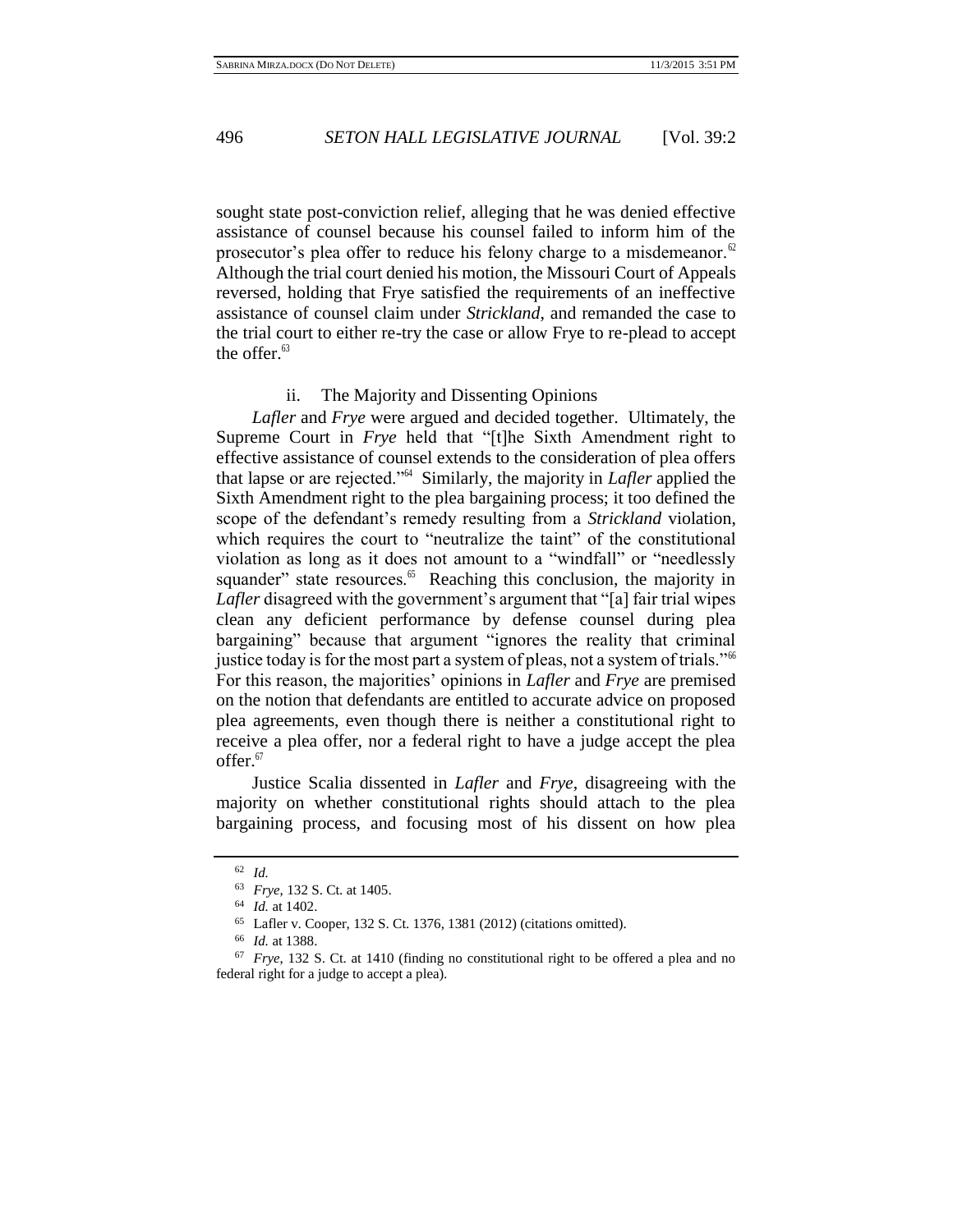bargaining is an embarrassing part of the criminal justice system.<sup>68</sup> In many respects, Justice Scalia does not respond to the arguments made in the majority opinions; his argument about how the system *ought* to be ignores the reality that guilty plea dispositions *in actuality* command the vast majority of state and federal criminal convictions. $\mathscr P$  His response to this reality, much like the government's argument, is that no injustice has been committed against the defendant who receives the "exorbitant gold standard of American justice—a full-dress criminal trial."<sup>70</sup> A "full-dress criminal trial," however, cannot be relied upon to protect the constitutional rights of defendants, where plea bargaining commands the criminal justice system.

Setting aside his discussion on the efficacy of the plea bargaining system, Justice Scalia sheds light on important questions that the majority opinions failed to address.<sup>71</sup> In particular, the majority in  $Frye$  provides that in circumstances where the defense counsel causes a plea offer to lapse or to be rejected, defendants must show, under the prejudice prong of *Strickland*, a reasonable probability that: (1) they would have accepted the plea offer absent ineffective assistance of counsel; (2) the prosecution would not have rejected the plea offer later if they had discretion to reject it under state law; and (3) the trial court would not have refused to accept the plea offer if it had discretion to reject it under state law.<sup>72</sup> The majority opinion essentially avoids the issue of how the defendant would be able to satisfy the second and third requirements under *Frye*, asserting:

[i]t can be assumed that in most jurisdictions prosecutors and judges are familiar with the boundaries of acceptable plea bargains and sentences. So in most instances it should not be difficult to make an objective assessment as to whether or not a particular fact or intervening circumstance would suffice, in the normal course, to cause prosecutorial withdrawal or judicial nonapproval of a plea bargain.

Thus, the majority assumes it is simple for a defendant to prove the second and third requirements under *Frye*, and fails to explain the source

<sup>73</sup> *Id.* at 1410.

<sup>68</sup> *Lafler*, 132 S. Ct. at 1397 (Scalia, J., dissenting) ("Today . . . the Supreme Court of the United States elevates plea bargaining from a necessary evil to a constitutional entitlement. It is no longer a somewhat embarrassing adjunct to our criminal justice system.").

<sup>69</sup> *Frye*, 132 S. Ct. at 1407.

<sup>70</sup> *Lafler*, 132 S. Ct. at 1397–98 (Scalia, J., dissenting) ("[T]he Court today opens a whole new field of constitutionalized criminal procedure: plea–bargaining law.").

<sup>71</sup> *Id.* at 1392.

<sup>72</sup> *Frye*, 132 S. Ct. at 1409.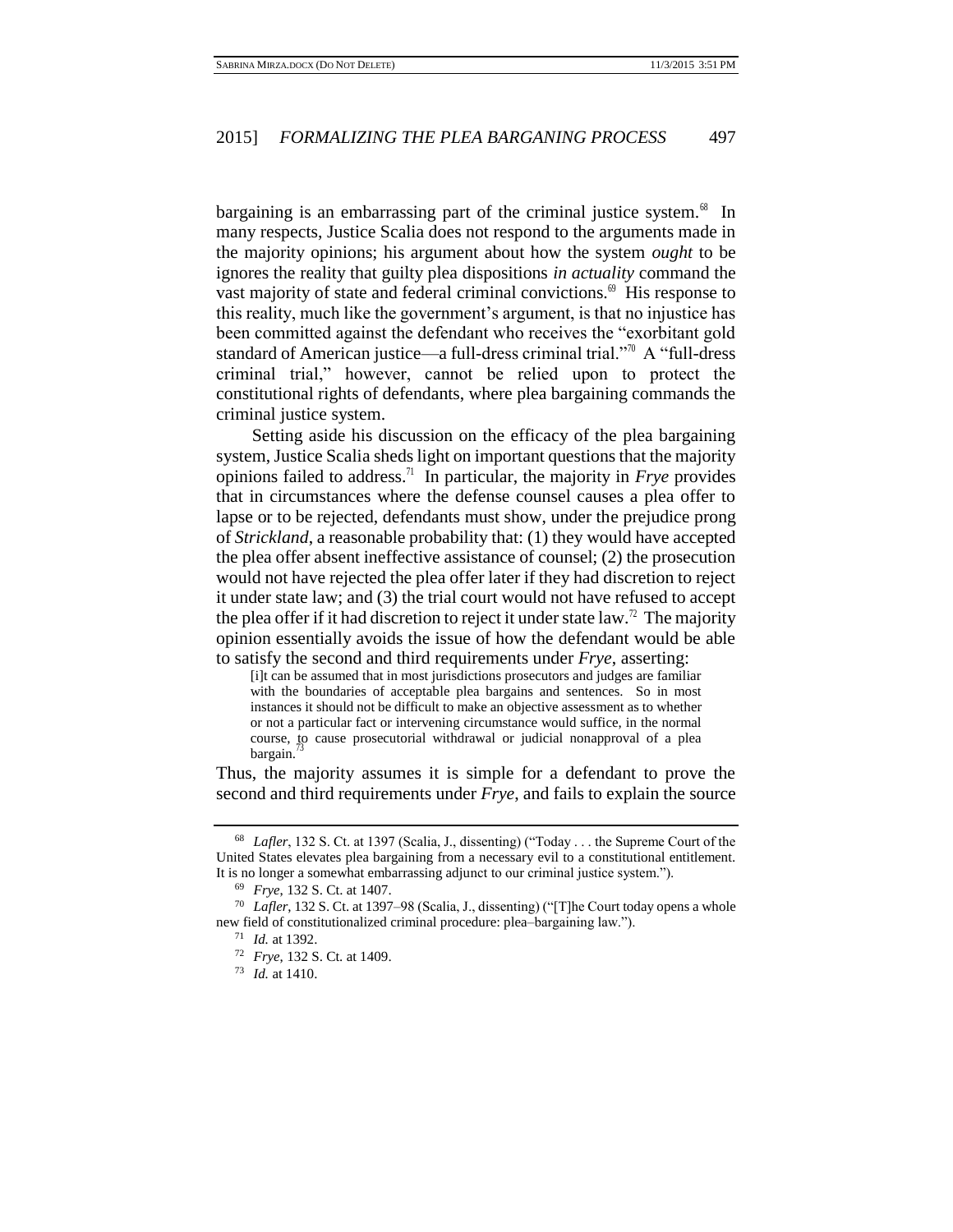of this assumption. Responding to the majority's opinion, Justice Scalia retorts, "[a]ssuredly it can [be assumed], just as it can be assumed that the sun rises in the west; but I know of no basis for the assumption."<sup>14</sup>

The majority's statement is less than satisfactory for Justice Scalia, and more so for defendants, who are likely to encounter difficulties proving that prosecutors and courts would have accepted the plea offer in the absence of any standards articulating their practices.<sup>75</sup> Justice Scalia raises questions that demonstrate some of these difficulties:

[i]s it constitutional, for example, for the prosecution to withdraw a plea offer that has already been accepted? Or to withdraw an offer before the defense has had adequate time to consider and accept it? Or to make no plea offer at all, even though its case is weak—thereby excluding the defendant from 'the criminal justice system'? $^{76}$ 

These questions indicate the need for procedural guidelines governing how the prosecution and the court may reject plea offers, and enabling defendants to prove the second prong of *Strickland*.

Courts are offered additional guidance under the first prong of *Strickland*, which requires courts to look to professional norms of attorney conduct to determine whether the defense counsel's performance meets the standard for effective assistance of counsel under the Sixth Amendment.<sup>77</sup> The majority decision in  $Frye$  extends this reference to professional norms to the plea bargaining context, suggesting that courts look to codified standards when assessing defense counsel's performance.<sup>78</sup> Specifically, the majority cites ABA standards and state bar professional standards, as well as state rules and state and federal case law to define the duties of defense counsel under the Sixth Amendment.<sup>79</sup> Such standards help defendants prove the first prong of *Strickland* and guide judges in determining whether the first prong has been met. Similar standards should be codified setting forth how the prosecution and courts

<sup>74</sup> *Id.* at 1413 (Scalia, J., dissenting).

<sup>75</sup> *See, e.g.*, Bibas *supra* note 11, at 162 ("[D]efendants will find it hard to prove that prosecutors would have left plea offers on the table and that judges would have accepted proposed bargains, and thus that defendants would ultimately have benefited from the proposed bargains.").

<sup>76</sup> *Lafler*, 132 S. Ct. at 1392.

<sup>77</sup> Strickland v. Washington, 466 U.S. at 688 (1984).

<sup>78</sup> *Frye*, 132 S. Ct. at 1408 ("[T]hough the standard for counsel's performance is not determined solely by reference to codified standards of professional practice, these standards can be important guides.").

<sup>79</sup> *Id.* at 1408.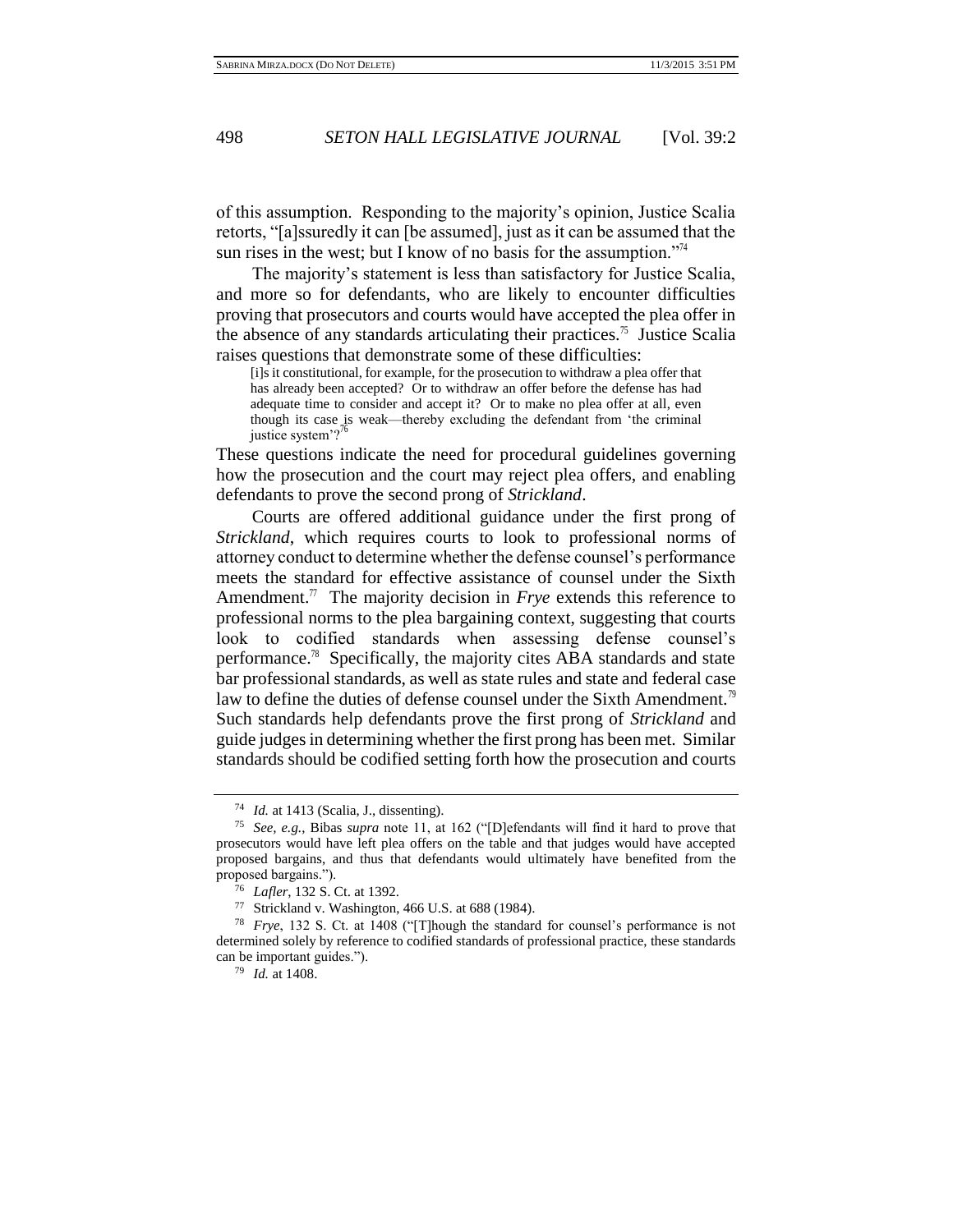may reject plea offers to help defendants prove the second prong of *Strickland*, and to help judges reach fair results in these cases.<sup>80</sup>

### **III. FORMAL VS. INFORMAL PLEA OFFERS**

*A. Confusion Over Whether a "Formal Offer" is Required to Prove Prejudice*

According to the Court in *Frye*, "[d]efense counsel has the duty to communicate *formal offers* from the prosecution to accept a plea on terms and conditions that may be favorable to the accused."<sup>81</sup> Justice Kennedy clarified the meaning of "formal offer" as used in *Frye*, expressing, "the fact of a formal offer means that its terms and its processing can be documented so that what took place in the negotiation process becomes clearer if some later inquiry turns on the conduct of earlier pretrial negotiations.<sup>382</sup> As previously noted, the Supreme Court uses the word "formal" in *Frye*, but not in *Lafler*. 83 This inconsistent use of "formal offer" between the two decisions suggests that the Court did not intend to limit its holdings to formal offers.<sup>84</sup>

In recent cases, however, courts have denied claims of ineffective assistance of counsel on the basis that no "formal offer" was extended to the defendant. One court even cited *Lafler* as authority for requiring the prosecution to offer a "formal" plea to the defendant, despite the lack of any "formal offer" language in the *Lafler* opinion.<sup>85</sup> The Eighth Circuit Court of Appeals adds to the confusion with its decision in *Kingsberry v. United States*, <sup>86</sup> decided prior to *Lafler* and *Frye*, which holds that a formal offer is required to establish prejudice for an ineffective assistance of counsel claim. The *Kingsberry* court stated:

<sup>80</sup> *See infra* Part IV (examining codified requirements of plea bargaining).

<sup>81</sup> *Frye*, 132 S. Ct. at 1408 (emphasis added).

<sup>82</sup> *Id.* at 1409.

<sup>83</sup> *Id.* at 1408–10 (using the words "formal offer" seven different times); Lafler v. Cooper, 132 S. Ct. 1276, 1376 (2012) (never using the words "formal offer").

<sup>84</sup> *See* Roberts, *supra* note 20, at 2662 ("Surely, if the Court meant to limit the right to effective assistance to informing and counseling defendants about formal plea offers the prosecution has extended, it would not have repeatedly used the words 'plea bargaining,' 'plea negotiations,' and 'negotiation of a plea bargain.'").

<sup>85</sup> *See* DeFilippo v. United States, No. 09-CV-4153 (NGG), 2013 WL 817196, at \*6 (E.D.N.Y. Mar. 5, 2013) (citing *Lafler*, 132 S. Ct. at 1385) ("Thus, the lack of a formal plea offer strongly weighs against a finding that DeFilippo would have pled guilty.").

<sup>86</sup> 202 F.3d 1030 (8th Cir. 2000).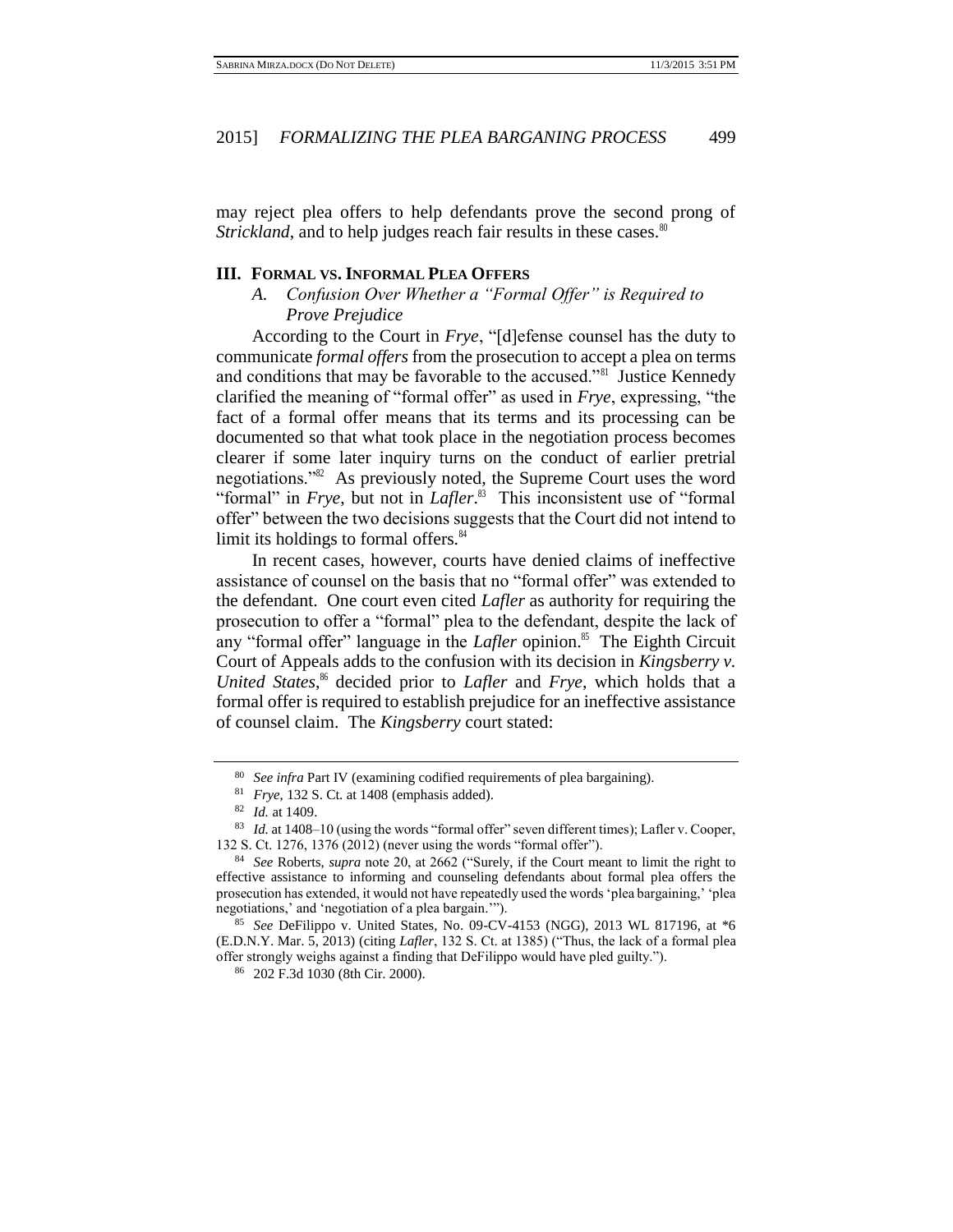[w]e address the prejudice component, assuming *arguendo* that the performance of Kingsberry's trial counsel fell below an objective standard of reasonableness. We begin by noting that prejudice is possible, notwithstanding a subsequent fair trial, where counsel failed to provide accurate advice regarding a plea agreement offer. *Logic dictates therefore, that to establish such prejudice, the petitioner must begin by proving that a plea agreement was formally offered by the government.* Kingsberry argues that the contradictory affidavits submitted on this issue create a fact dispute, mandating an evidentiary hearing. We disagree. The record before this Court is sufficient to show conclusively that a formal plea offer never materialized. The two parties necessarily privy to a plea offer and fundamental to resolution of this issue both deny the existence of a plea agreement offer . . . . No facts casting genuine doubt upon the veracity of [trial counsel's] affidavit were presented.<sup>8</sup>

In *Johnson v. United States*, <sup>88</sup> the Northern District of Iowa interpreted *Kingsberry* as "establish[ing] the requirement of a formal plea offer from the prosecution to be a bright line test of prejudice arising from counsel's deficient performance in plea negotiations."<sup>89</sup> On the basis of this interpretation, the *Johnson* court rejected the defendant's ineffective assistance of counsel claim because the prosecution did not extend him a formal offer.<sup>90</sup> The *Johnson* court cited the Sixth Amendment as authority for denying the defendant's claim because no formal offer was presented to the defendant.<sup>91</sup>

By contrast, in another Northern District of Iowa case, *Wanatee v. Ault*, $\alpha$ <sup>2</sup> the court found that the defendant was offered a formal plea as required under *Kingsberry*, even though the offer was not in writing.<sup>93</sup>

<sup>87</sup> *Id.* at 1032–33 (emphasis added) (footnotes omitted) (citations omitted).

<sup>88</sup> 860 F. Supp. 2d 663 (N.D. Iowa 2012).

<sup>89</sup> *Id.* at 789.

<sup>90</sup> *Id.* at 790 (citing *Kingsberry*, 202 F.3d at 1032 ("Where no formal offer of a plea agreement from the prosecution ever materialized, Johnson cannot make the bright line showing necessary to prove prejudice in plea negotiations.")).

<sup>91</sup> *Id.* at 782. "The performance of trial counsel in plea negotiations [] was deficient [because of] their continued push for an agreement to a sentence for a term of years, once a plea to a term of years became both wholly unrealistic and wholly unreasonable as a bargaining position." *Id.* However, it was not a valid claim for ineffective assistance of counsel because the prosecution never formally offered the defendant a plea agreement to a sentence less than death. *Id.*

<sup>92</sup> 101 F. Supp. 2d 1189, 1202 (N.D. Iowa 2000), *aff'd*, 259 F.3d 700 (8th Cir. 2001).

<sup>93</sup> *Id.* at 1202–03 ("It is undisputed that there was no written offer of a plea agreement and that no written plea agreement was ever prepared or executed . . . . [T]he initial requirement of *Kingsberry*, 'that to establish . . . prejudice, the petitioner must begin by proving that a plea agreement was formally offered by the government' *. . .* has been satisfied in Wanatee's case.").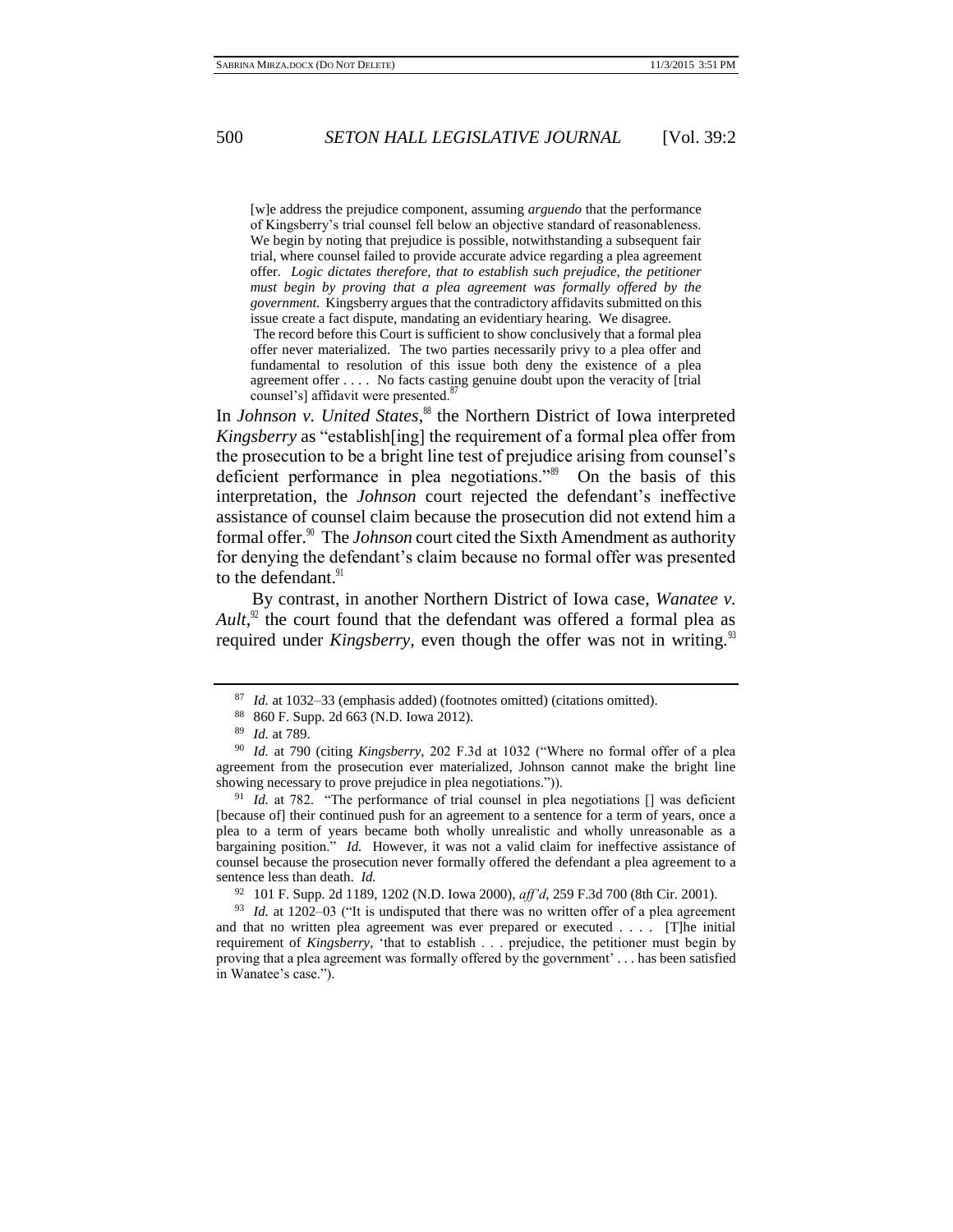Arriving at this conclusion, the court distinguished the facts of *Wanatee*  from those in *Kingsberry*. In *Kingsberry,* the defendant initiated plea negotiations by proffering information, after which the government did not make a plea offer because it found the proffer to be inadequate, while in *Wanatee*, the defendant proffered information only after the prosecution extended a plea offer. $94$  This distinction confuses the issue of what constitutes a "formal offer" because it is not based on whether or not the offer was in writing.

More recent cases rely on a combination of *Lafler*, *Frye*, and *Kingsberry* to dismiss claims of ineffective assistance of counsel for lack of prejudice when the prosecution did not extend any formal plea offer.<sup>95</sup> Other courts explicitly found that "[t]he absence of a formal plea offer does not necessarily mean there were no plea negotiations."<sup>96</sup> Thus, the need to clarify the "formal offer" distinction used in *Frye* is evident.

### *B. The Plea Bargaining Process*

In order to better understand the distinction between formal and informal plea offers, as well as the rules and statutes governing plea bargaining, it is worth exploring a more basic question: what exactly is the plea bargaining process and how does it work? To begin, Black's Law Dictionary defines a "plea bargain" as "[a] negotiated agreement

<sup>94</sup> *Id.* at 1203.

<sup>95</sup> *See* Williams v. United States, No. 2:08-CR-0112 (GZS), 2013 WL 2155390, at \*4 (D. Me. May 17, 2013) ("When there is no formal offer on the table, this particular duty [for defense counsel to communicate formal offers, under Frye] does not arise."); Gilchrist v. United States, No. 08-1218, 2012 WL 4520469, at \*19 (D. Md. Sept. 27, 2012) ("Petitioner clearly cannot establish the deficient performance prong under *Strickland* without showing that a formal plea offer was made."); Ramos v. United States, No. 01-10369 (PBS), 2012 WL 1109081, at \*5 (D. Mass. Mar. 30, 2012) ("If no plea offer is made, the issue of ineffective assistance of counsel during plea bargaining would typically not be cognizable . . . [here] [t]here is no evidence that Ramos instructed his lawyer to negotiate a plea prior to trial, or that the government made an offer to negotiate, which he rebuffed."); Silva v. United States, No. 4:12-CV-0898 (DGK), 2013 WL 1628444, at \*4 (W.D. Mo. Apr. 16, 2013) ("[T]he movant must prove that the alleged plea agreement was formally offered by the Government . . . . In the present case, Silva has failed to demonstrate that the Government ever offered a binding plea agreement for 63 to 78 months imprisonment . . . ."); Ortiz v. United States, No. 12- 4092, 2013 WL 1339722, at \*8 (D. S.D. Feb. 7, 2013) (citations omitted) ("Ortiz has failed to prove a plea agreement was formally offered. Ortiz does not claim a plea offer was made, and the Government and Ortiz's counsel have explicitly denied a plea offer was made.").

<sup>96</sup> Atkinson v. Elwood, No. 01-CIV-5462, 2004 WL 2943665, at \*3 (E.D. Pa. Dec. 20, 2004) (citations omitted).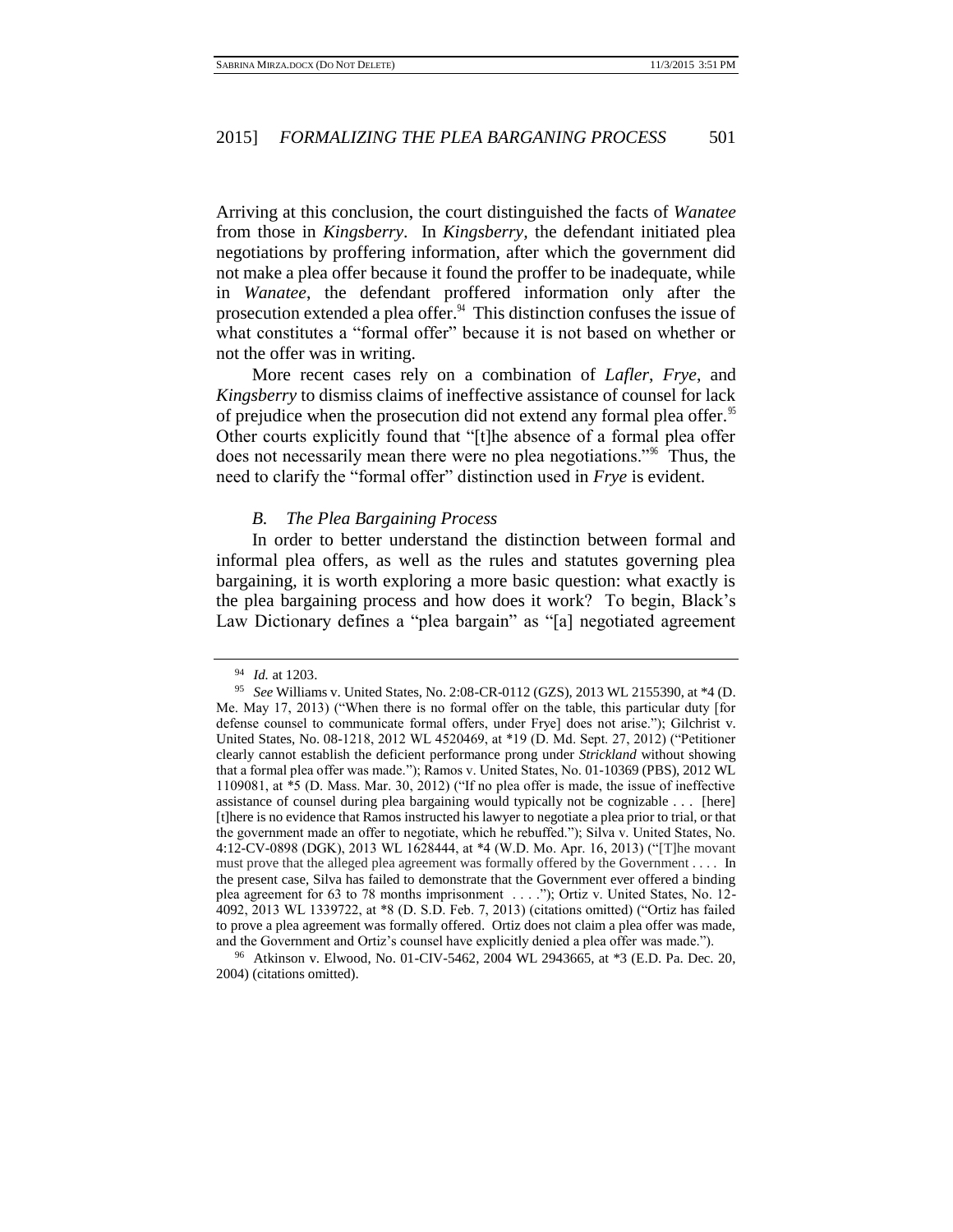between a prosecutor and a criminal defendant whereby the defendant pleads guilty to a lesser offense or to one of multiple charges in exchange for some concession by the prosecutor, [usually] a more lenient sentence or a dismissal of the other charges."<sup>97</sup>

This definition, characterizing a plea bargain as a "negotiated agreement," notably describes plea bargaining as a type of negotiation. Courts look to negotiation texts for guidance in evaluating whether defense counsel is negotiating effectively during the plea bargaining process, "stress[ing] preparation as a required component of good negotiation."<sup>98</sup> Also in line with this definition, courts and legal scholars have viewed the plea bargaining process as governed by contract principles.<sup>99</sup> Yet, if contract principles are applied to plea bargaining, why are there no uniform rules as to when offers must be in writing and whether or not the prosecution and court has discretion to reject a plea offer once it has been accepted? $100$ 

These questions are important to ineffective assistance of counsel claims after *Lafler* and *Frye* because the defendant must demonstrate a reasonable probability that she would have accepted the plea and that the prosecution and court would not have rejected it once the plea was accepted.<sup>101</sup> For example, the Seventh Circuit held that the defendant's self-serving statement alone was insufficient to establish a reasonable probability that the defendant would have accepted the plea offer absent the defense counsel's ineffective assistance; the court required "objective evidence" to corroborate the defendant's self-serving statement.<sup>102</sup> The Eleventh Circuit similarly required a defendant to produce objective

<sup>97</sup> BLACK'S LAW DICTIONARY 1270 (9th ed. 2009).

<sup>98</sup> Rishi Batra, *Lafler and Frye: A New Constitutional Standard for Negotiation*, 14 CARDOZO J. CONFLICT RESOL. 309, 325 (2013) (citations omitted).

<sup>99</sup> Rebecca Hollander-Blumoff, *Getting to "Guilty": Plea-bargaining as Negotiation*, 2 HARV. NEGOT. L. REV. 115, 119 (1997); *see also* Frank Easterbrook, *Criminal Procedure as a Market System*, 12 J. LEGAL STUD. 289 (1983) (characterizing the plea agreement as a bargained-for transaction); Robert E. Scott & William J. Stuntz, *Plea Bargaining as Contract*, 101 YALE L.J. 1909, 1910 (1992) ("The courts, on the other hand, have proceeded to construct a body of contract-based law to regulate the plea bargaining process, taking for granted the efficiency and decency of the process being regulated.").

<sup>100</sup> *See* discussion *infra* Part V (proposing that uniform rules on plea bargaining should be enacted).

<sup>101</sup> Missouri v. Frye, 132 S. Ct. 1399, 1409 (2012).

<sup>102</sup> *See* Toro v. Fairman, 940 F.2d 1065, 1068 (7th Cir. 1991).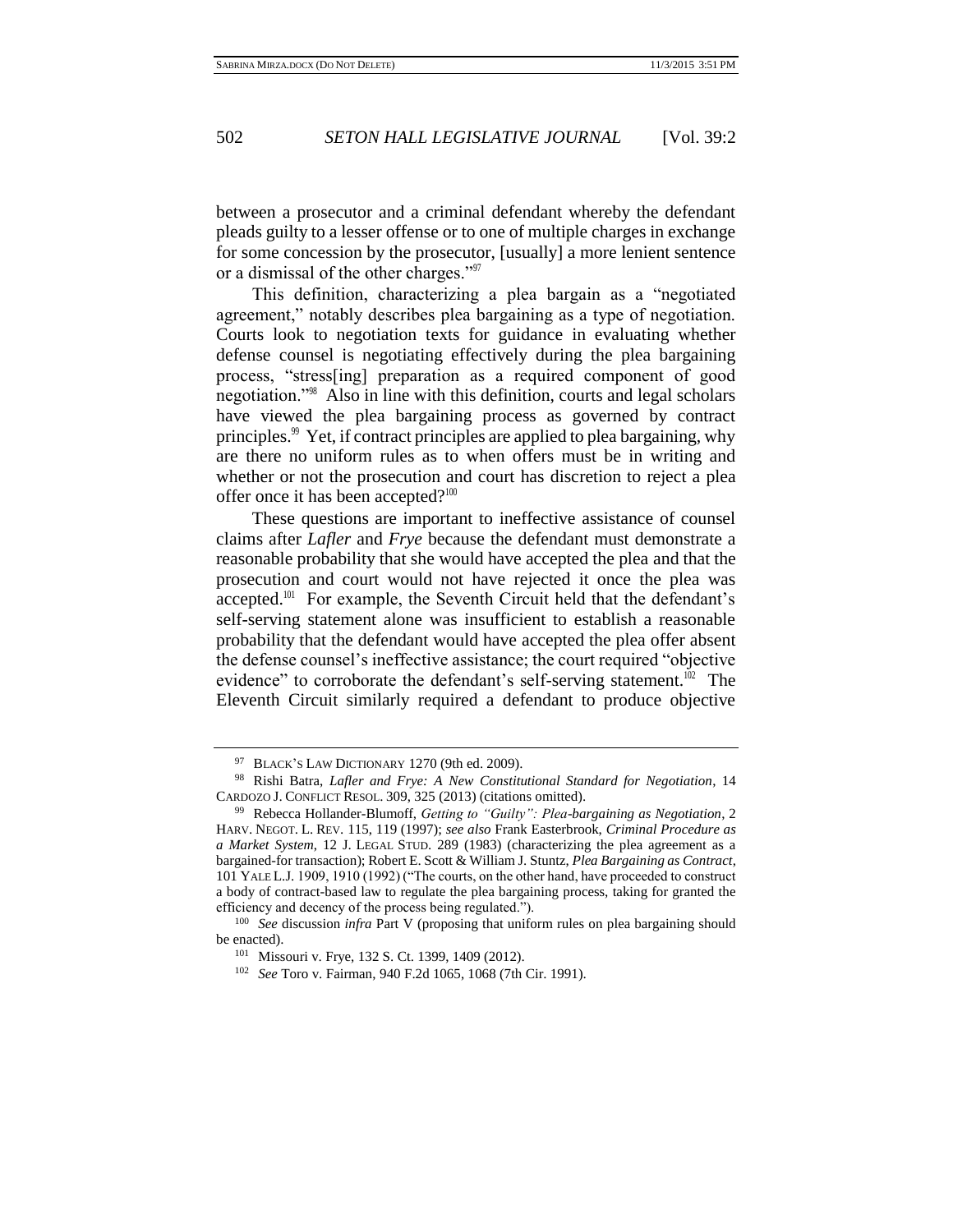evidence corroborating his claim that he rejected a plea offer against his wishes based on advice he received from his defense counsel.<sup>103</sup> The problem with requiring the defendant to present "objective evidence" corroborating an ineffective assistance of counsel claim is that the plea bargaining system is often so informal that it does not require defense counsel or prosecuting attorneys to create any evidence of plea bargaining whatsoever.

The main reason plea bargaining is informal and largely unregulated, as the court in *Frye* recognized, is that plea bargaining is "by its nature, defined to a substantial degree by personal style."<sup>104</sup> For this reason, the court consistently hesitates to impinge upon defense counsels' broad leeway to decide how they wish to negotiate offers with the prosecuting attorneys.<sup>105</sup> As a result, the Court has provided little guidance on the duties of defense counsel, setting forth only the bare minimum requirement that defense counsel must communicate "formal offers" to the defendant.<sup>106</sup>

This is not to say that no process at all governs plea bargaining. In fact, much has been written on effective negotiating strategies.<sup>107</sup> Post-*Padilla*, the ABA issued guidance to defense counsel and prosecutors on their duties to inform defendants of immigration and other consequences that those defendants may face as a result of accepting or rejecting a guilty plea.<sup>108</sup> Still, the extent to which the right to effective assistance of counsel regulates plea bargaining is uncertain.<sup>109</sup> Other guidelines include

<sup>103</sup> Diaz v. United States, 930 F.2d 832, 835 (11th Cir. 1991).

<sup>104</sup> *Frye*, 132 S. Ct. at 1408; *see also* G. NICHOLAS HERMAN, PLEA-BARGAINING § 1.02 (2d ed. 1981) (discussing different plea-bargaining styles).

<sup>105</sup> *Frye*, 132 S. Ct. at 1408 ("This case presents neither the necessity nor the occasion to define the duties of defense counsel in those respects, however.").

<sup>106</sup> *Id.* 

<sup>107</sup> *See, e.g.*, Dann Orr & Chris Guthrie, *Anchoring, Information, Expertise, and Negotiation: New Insights from Meta-Analysis*, 21 OHIO ST. J. ON DISP. RESOL. 597 (2006); *see also* Rodney J. Uphoff, *The Criminal Defense Lawyer as Effective Negotiatior: A Systemic Approach*, 2 CLINICAL L. REV. 73 (1995).

<sup>108</sup> Mark Walsh, *Task Force Probes Defense Lawyers' Role After Padilla*, A.B.A. J. 60– 61 (Apr. 1, 2011), http://www.abajournal.com/magazine/article/task\_force\_probes\_defense\_lawyers\_role\_after

\_padilla/.

<sup>109</sup> *See, e.g.*, Josh Bowers, *Lafler, Frye, and the Subtle Art of Winning by Losing,* 25 FED. SENT'G REP. 41 (2012) ("It remains to be seen whether the Court in *Lafler* similarly has obliged a defense attorney to push (and how hard?) a defendant to accept a plea bargain (or,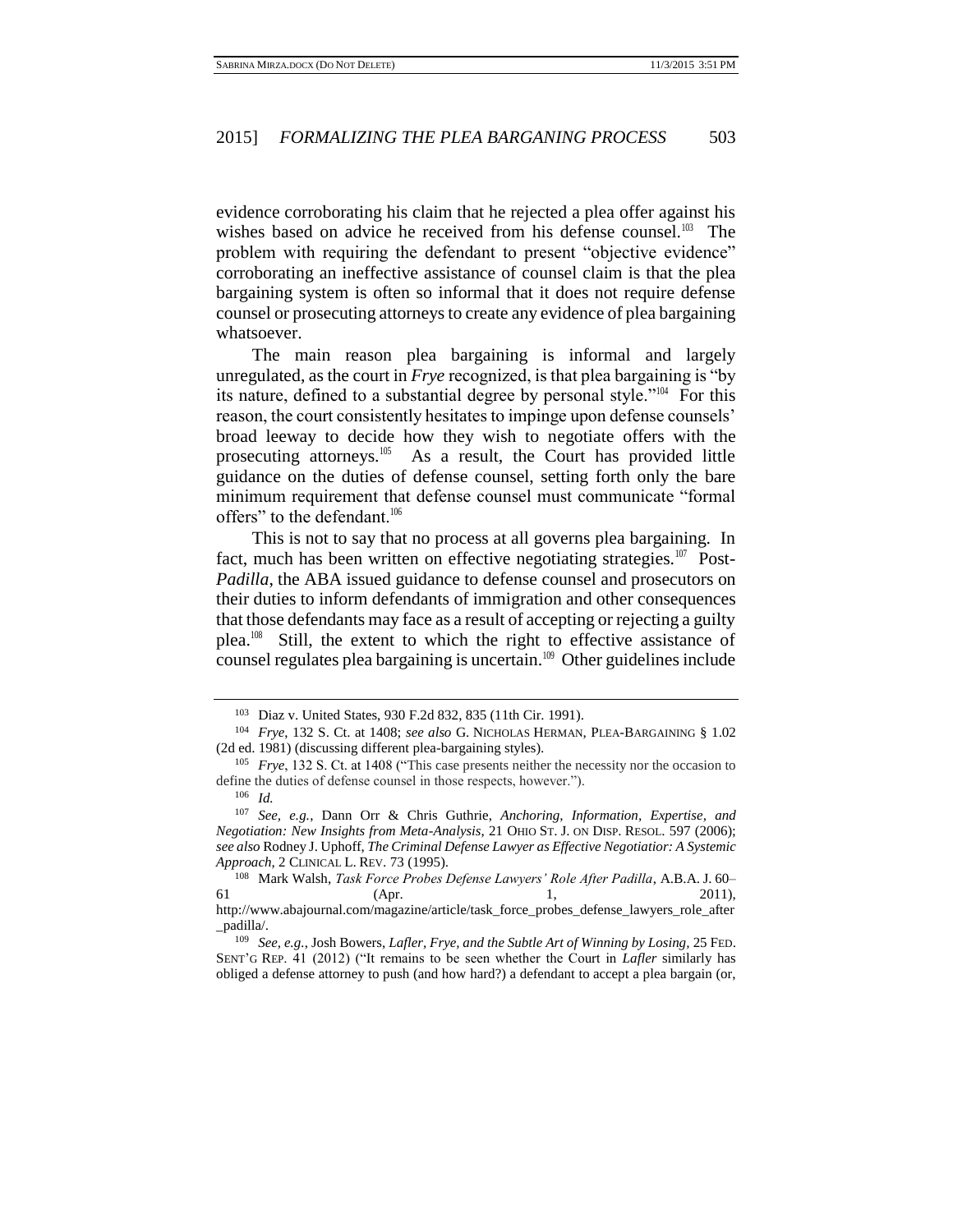*The National Legal Aid and Defender Association's Performance Guidelines for Criminal Defense Representation*, which requires counsel to be "completely familiar" with "concessions that the client might offer" and "benefits the client might obtain."<sup>110</sup> In addition, "[c]ounsel should attempt to become familiar with the practices and policies of a particular jurisdiction, judge and prosecuting authority, which may affect the content and likely results of negotiated plea bargains."<sup>111</sup> The existence of such guides demonstrates that defining effective plea bargaining "is neither unrealistic nor impossible to achieve."<sup>112</sup>

Prosecution and defense strategies used during the course of negotiating plea bargains vary widely. This again makes regulating the process more difficult. Courts take several factors into account to determine whether a plea agreement should be reached, and if so, what the plea agreement should entail.<sup>113</sup> The factors both parties evaluate include the strength of each side's case, how the jury is likely to lean in a given location, how evidentiary issues in the case are governed by legal rules, and the best alternative to a negotiated agreement ("BATNA") that is available to each side.<sup>114</sup> For defense counsel, such evaluation is a matter of becoming familiar with "the prosecutor's personality" and how "[the] judge's reactions to specific types of crimes" will likely affect the outcome of the case.<sup>115</sup> On the other hand, the prosecution's evaluation comes down to whether the evidence is strong enough against the defendant to render the case worthwhile to take to trial.<sup>116</sup>

The literature describing plea bargaining strategies makes clear that plea bargaining is by and large a process dictated by experience rather than hard-and-fast rules.As Professors Scott and Stuntz note:

[t]he problem is that one cannot distinguish between good and bad bargaining by looking at the *process* by which the lawyers reached their deal. A two-minute conversation with the prosecutor in the hallway with only slight advance

for that matter, to push a prosecutor to offer one).").

<sup>110</sup> GUIDELINE 6.2: THE CONTENTS OF THE NEGOTIATIONS, NLADA, *available at*  [http://www.nlada.org/Defender/Defender\\_Standards/Performance\\_Guidelines#sixone.](http://www.nlada.org/Defender/Defender_Standards/Performance_Guidelines#sixone)

<sup>111</sup> *Id.*; *see also* ANTHONY AMSTERDAM, 1 TRIAL MANUAL FOR THE DEFENSE OF CRIMINAL CASES §§ 201–19 (5th ed. 1988).

<sup>112</sup> Roberts, *supra* note 20, at 2666.

<sup>113</sup> *See* Hollander-Blumoff, *supra* note 99, at 121.

<sup>114</sup> *See id.*

<sup>115</sup> *See id.* at 122*.*

<sup>116</sup> *See id.* at 124.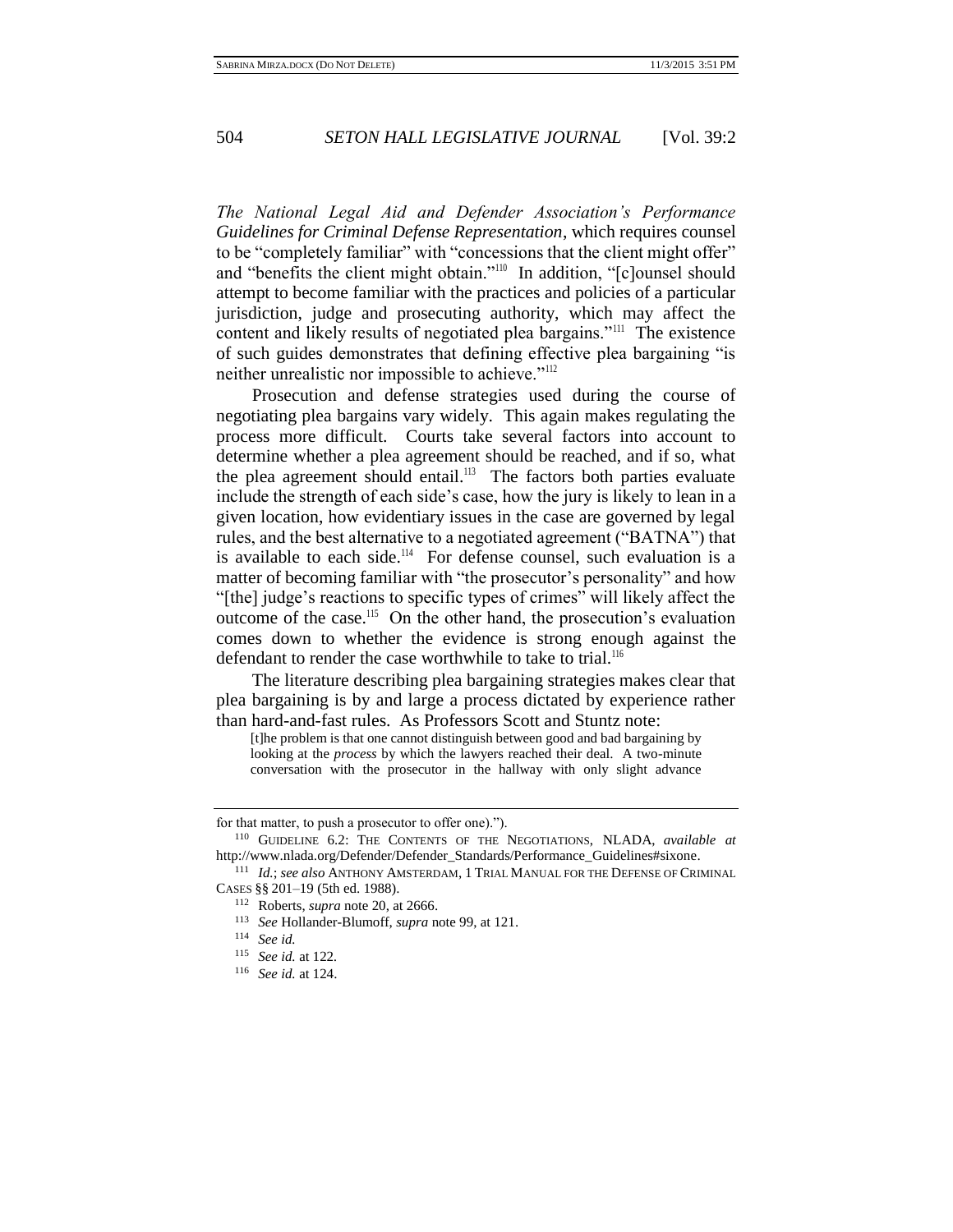preparation may represent evidence of sloppiness and sloth. Or it may be that defense counsel, who has a great deal of experience in dealing with similar cases, knows the market price, realizes that investigation is extremely unlikely to lead anywhere, and understands how to get to the best offer expeditiously. In a context where bargaining skill depends more on knowledge of information about *other*  cases than on case-specific preparation, it is hard to judge a defense attorney's  $\frac{1}{2}$ performance by his behavior in any one case.

Thus, evaluation of a counsel's performance during plea bargaining is difficult, for example, because less effort expended by the counsel might be indicative of more experience, rather than laziness. *Lafler* and *Frye* have the potential to encourage further discussion on plea bargaining strategies where it was previously considered taboo.<sup>118</sup> Mere discussion, however, is unlikely to bring about the change needed for defendants to succeed on ineffective assistance of counsel claims arising from plea bargaining negotiations.

# **IV. SURVEY OF STATE AND FEDERAL RULES AND STATUTES**

*A. Standards of Professionally Competent Assistance*

Supreme Court cases applying the *Strickland* standard have looked to the Model Rules to determine competency under the first prong.<sup>119</sup> While the Model Rules do not explicitly address plea bargaining, they apply to lawyers in their capacities as negotiators.<sup>120</sup> Formalizing plea offers, discussed in Part B of this section, facilitates enforcement of the ABA Model Rules, specifically Rule 1.6, by ensuring that defendants are not denied access to evidence of plea negotiations by defense counsel who invoke the attorney-client privilege and duty of confidentiality. $121$ 

The ABA Standards for Criminal Justice directly address plea bargaining duties of defense counsel when negotiating with the prosecution.<sup>122</sup> Standard 4-4.1(a) provides:

<sup>117</sup> *See* Scott & Stuntz, *supra* note 99, at 1959.

<sup>118</sup> *See* Oliver, *supra* note 37, at 637–40.

<sup>119</sup> *See, e.g*., Wiggins v. Smith, 539 U.S. 510, 524 (2003).

<sup>120</sup> MODEL RULES OF PROF'L CONDUCT, PREAMBLE: A LAWYER'S RESPONSIBILITIES 2 (2013).

<sup>121</sup> Laurence A. Benner, *Expanding the Right to Effective Counsel at Plea Bargaining Opening Pandora's Box?*, 27 ABA CRIM. JUST. 4, 7 (2012) (citing MODEL RULES OF PROF'L CONDUCT R. 1.6(a)–(b)(5)).

<sup>122</sup> *See* ABA STANDARDS FOR CRIMINAL JUSTICE: PROSECUTION FUNCTION AND DEFENSE FUNCTION, Standard 4-6.2 (3d ed. 1993).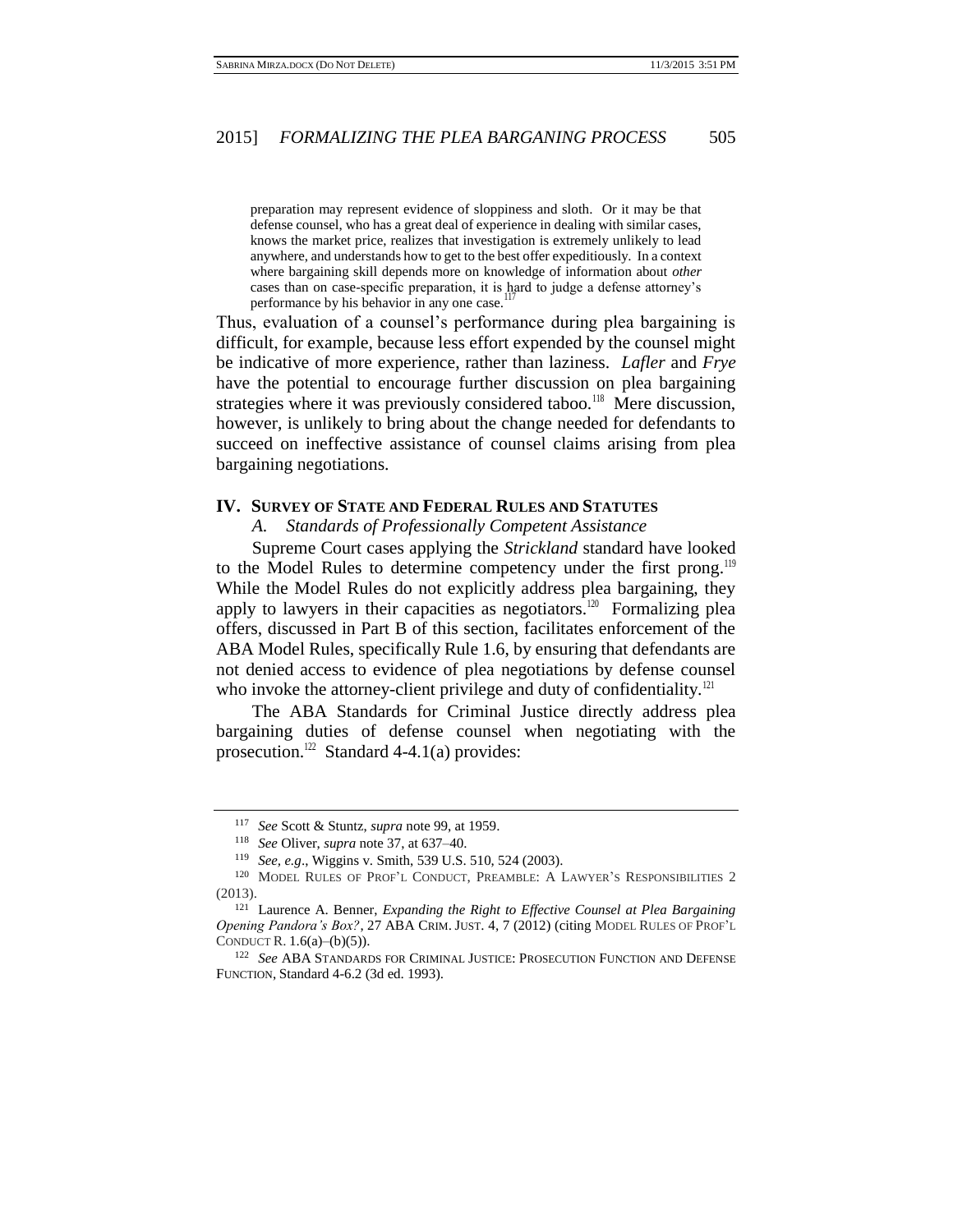Defense counsel should conduct a prompt investigation of the circumstances of the case and explore all avenues leading to facts relevant to the merits of the case and the penalty in the event of conviction. The investigation should include efforts to secure information in the possession of the prosecution and law enforcement authorities. The duty to investigate exists regardless of the accused's admissions or statements to defense counsel of facts constituting guilt or the accused's stated desire to plead guilty.

The Supreme Court cited this standard to establish the defense counsel's incompetency in *Rompilla v. Beard*.<sup>124</sup> Standard 14-3.2(b) of the ABA Standards for Criminal Justice, Pleas of Guilty, discusses the responsibilities of defense counsel in more detail, stating that "[d]efense counsel should not recommend to a defendant acceptance of a plea unless appropriate investigation and study of the case has been completed."<sup>125</sup> This standard was fashioned following *Hill* and has not been updated to reflect the Court's holdings in *Lafler* and *Frye*. 126

### *B. Writing Requirements for Plea Offers*

In *Frye*, the Court suggested that to prevent "late, frivolous, or fabricated claims after a later, less advantageous plea offer has been accepted or after a trial leading to conviction with resulting harsh consequences," states may require that "all offers must be in writing."<sup>127</sup> The Court then cited the New Jersey Court Rule requiring that "any plea offer" from the prosecution to the defense counsel be in writing.<sup>128</sup> Only a small minority of states, however, currently requires plea agreements to be in writing and signed by both parties.<sup>129</sup> Other states have not enacted a writing requirement, but have encouraged such a requirement through

<sup>123</sup> *Id.* at 4-4.1(a).

<sup>124</sup> 545 U.S. 374 (2005).

<sup>125</sup> *See* ABA STANDARDS FOR CRIMINAL JUSTICE, PLEAS OF GUILTY, Standard 14-3.2 (3d ed. 1997).

<sup>126</sup> Batra, *supra* note 98, at 321–22.

<sup>127</sup> Missouri v. Frye, 132 S. Ct. 1399, 1408–09 (2012).

<sup>128</sup> N.J. CT. R. 3:9-1(b) (2012) ("Any plea offer to be made by the prosecutor shall be in writing and forwarded to the defendant's attorney.").

<sup>129</sup> States with writing requirements include: Alaska, D. ALASKA R. 11.2; Arizona, ARIZ. R. CRIM. P. 17.4(b); Indiana, IND. CODE ANN. § 35-35-3-3 (West); Kentucky, KY. CT. APP. BOURBON SCOTT R. XXV; Nebraska, D. NEB. R. 12-4; New Jersey, N.J. CT. R. 3:9-1; New Mexico, D. N.M. R. 6-502; North Carolina, N.C. SUP. CT. CUMBERLAND CNTY. R.; Pennsylvania, PA. SUP. CT. CHESTER CNTY. R. 590.4; Tennessee, TENN. R. 20; Texas, D. TEX. R. 5.28.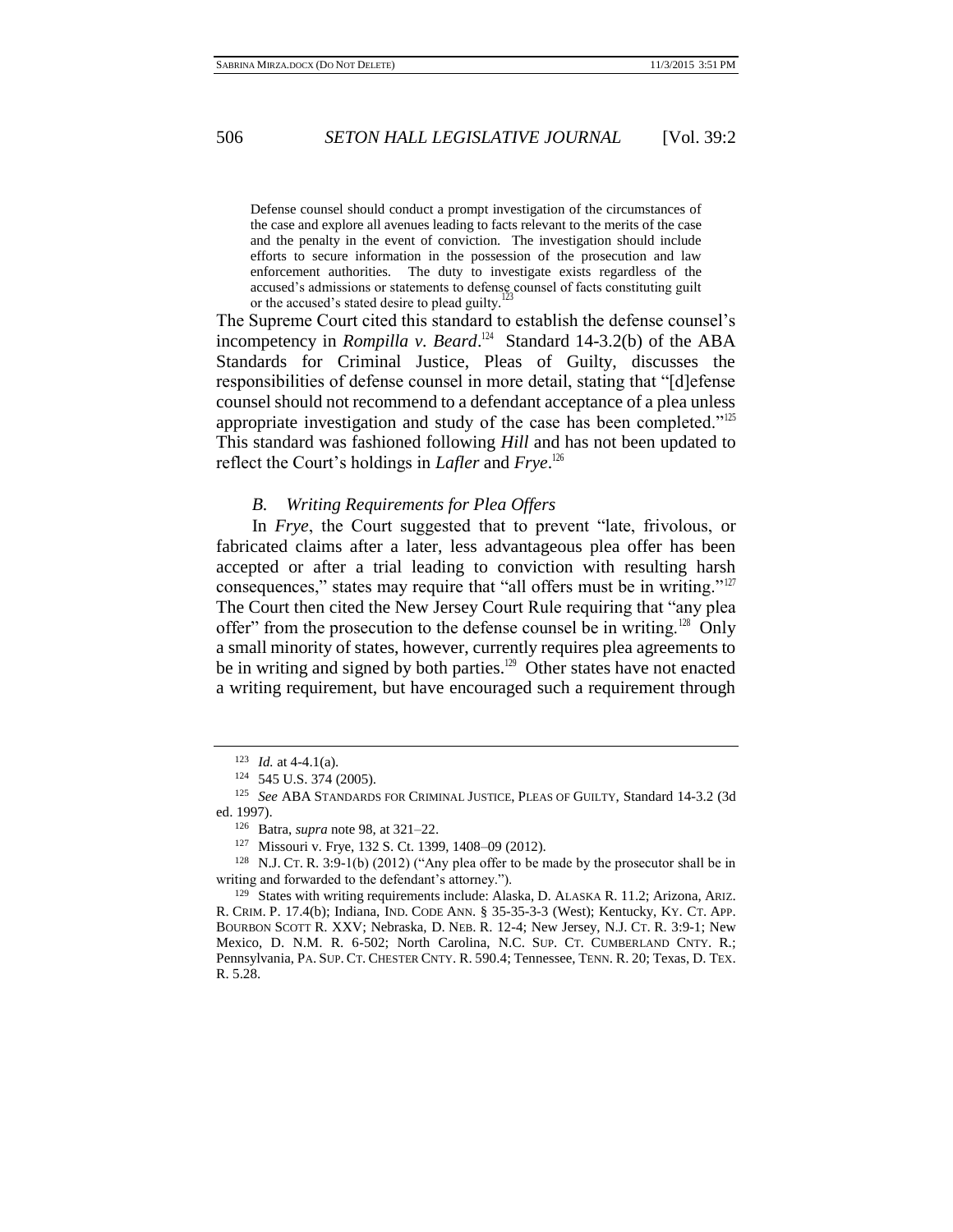their case law.<sup>130</sup> In Alabama, for example, no writing requirement is codified in the state statutes or court rules, but in *Ex parte Cassady*, <sup>131</sup> the Alabama Supreme Court explained:

The problem involved here could have been easily avoided had the plea agreement been written and all the terms and conditions made a part of the writing. If parties would reduce their plea agreements to writing, and present them to the trial court prior to sentencing, rather than afterward, as was done here, resolution of cases questioning the existence or contents of plea agreements would be greatly facilitated. The record would also show whether or not the trial court had accepted the plea agreement.<sup>1</sup>

Thus, the Alabama Supreme Court is clear that written plea agreements greatly facilitate the resolution of cases where the existence or the content of a given plea agreement is at issue.

Memorializing plea agreements further allows courts to ensure that plea agreements have a factual basis. For example, Oregon provides that "[t]he court shall determine whether the plea is the result of prior plea discussions and a plea agreement. If the plea is the result of a plea agreement, the court shall determine the nature of the agreement."<sup>133</sup> It would be difficult for a court to determine whether a plea is the result of prior plea discussions, however, if there is no record of those prior plea discussions. $134$  Interestingly, documentation of plea discussions is required under Florida law when the defendant is pro se, requiring that the prosecuting attorney "maintain the record of direct discussions with a defendant who represents himself or herself and make the record available to the trial judge upon the entry of a plea arising from these discussions," but not otherwise.<sup>135</sup>

<sup>130</sup> *See* Congo v. State, 455 So. 2d 896 (Ala. 1984); Ex parte Swain, 527 So. 2d 1279 (Ala. 1988); Ex parte Cassady, 486 So. 2d 453 (Ala. 1986). *See, e.g.*, the case notes following ALA. R. CRIM. P. 14.3 (describing how the court in *Ex Parte Yarber* "noted that negotiated plea agreements are not unenforceable merely because they are unwritten," but in subsequent cases, encouraged the use of written pleas).

<sup>131</sup> *Cassady*, 486 So.2d 453.

<sup>132</sup> *Id*. at 456.

<sup>133</sup> OR. REV. STAT. ANN. § 135.390 (West); *see also* N.C. GEN. STAT. ANN. § 15A-1022 (West) ("By inquiring of the prosecutor and defense counsel and the defendant personally, the judge must determine whether there were any prior plea discussions, whether the parties have entered into any arrangement with respect to the plea and the terms thereof, and whether any improper pressure was exerted in violation of G.S. 15A-1021(b).").

<sup>134</sup> Bibas, *supra* note 11, at 162 ("Plea decisions are especially likely to seem inevitable in hindsight because challenges depend on off-the-record evidence that is hard to prove.").

<sup>135</sup> FL. R. CRIM. P. 3.171.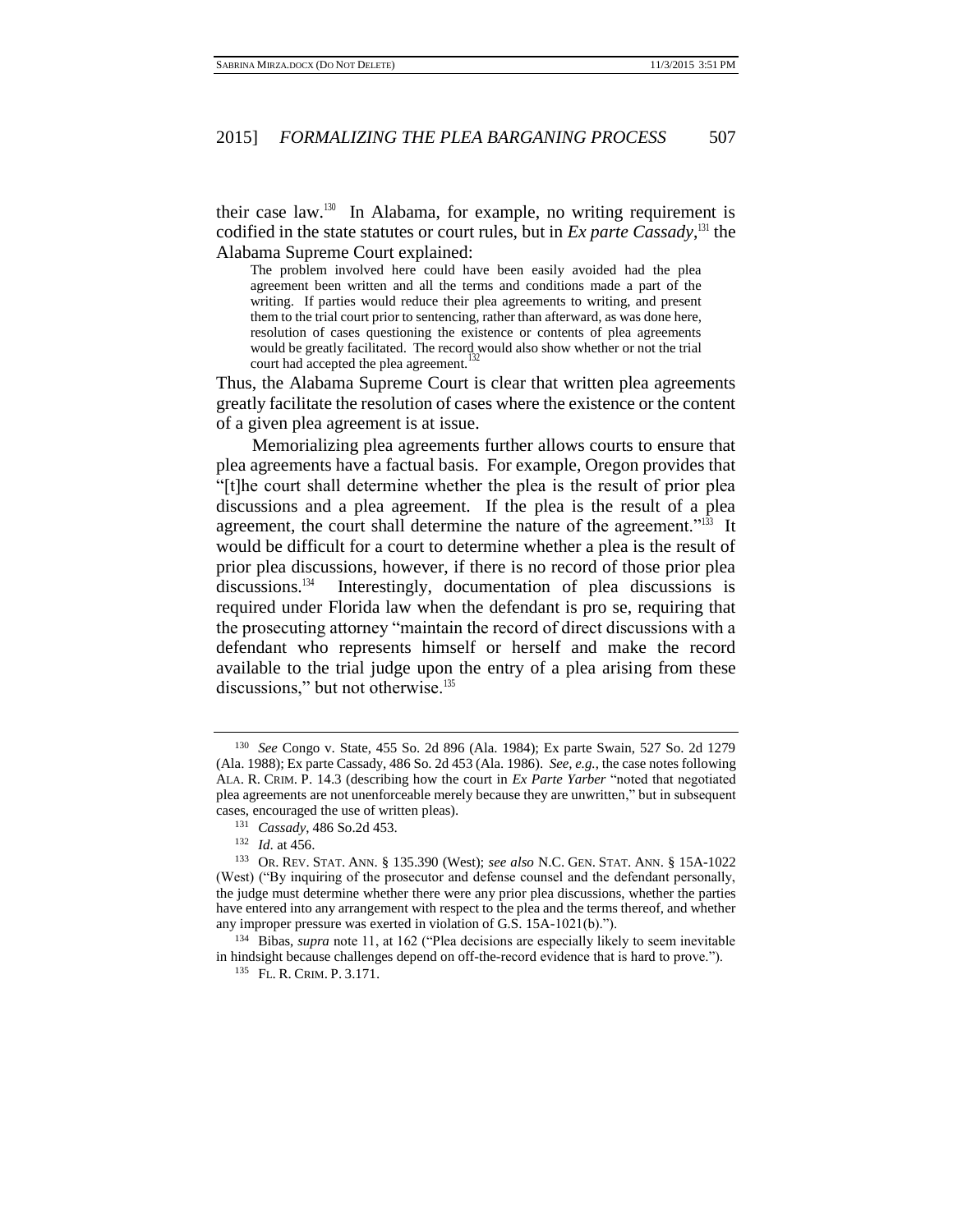As various states that have adopted writing requirements for plea discussions explain, formalization of the plea bargaining process would help advance the goal of ensuring that plea offers have a factual basis, in addition to ensuring that defendants are given a fair chance to prove an ineffective assistance of counsel claim. This is especially necessary given judicial disinclination to overturn a conviction, which is exacerbated by the fact that most convicted defendants, in hindsight, would naturally claim they would have accepted the guilty plea, and judges are therefore likely to treat these claims skeptically.<sup>136</sup> Where an offer lapses or is rejected, there is often no record of the plea offer, which precludes the defendant from succeeding with an ineffective assistance of counsel claim under *Strickland*. 137

### *C. The Court's Right to Reject a Plea*

The trial court's authority to reject a plea offer once the defendant already accepted it is derived from the persuasive influence of Federal Rule of Criminal Procedure  $11$ .<sup>138</sup> Although this rule affords trial courts great liberty to reject a plea, "some reviewing courts require a trial court to articulate on the record a sound reason for rejecting a plea."<sup>139</sup> Still, the standard for appellate review does not serve as much of a check on trial court discretion, as the appellate court can only reverse for an abuse of discretion.<sup>140</sup> Until the trial court accepts the plea agreement, the agreement is not binding upon the parties. $141$ 

Every state has codified grounds upon which the trial judge may reject a plea offer with the exception of South Carolina, which relies upon case law to grant courts the authority to overrule plea agreements.<sup>142</sup>

<sup>136</sup> Bibas, *supra* note 11, at 162 ("[J]udges are naturally skeptical and loath to overturn convictions and sentences, particularly final ones. That judicial inclination, whether conscious or unconscious, reinforces the difficulties of proving deficient performance and prejudice under *Strickland*.").

<sup>137</sup> Bibas, *supra* note 11, at 162 ("Few defendants have documentary or other evidence that their attorneys did not tell them of a plea offer or gave them incorrect advice.").

<sup>138</sup> FED. R. CRIM. P. 11(c).

<sup>139</sup> 1A CHARLES ALAN WRIGHT ET AL., FEDERAL PRACTICE & PROCEDURE § 180 (4th ed. 2013).

<sup>140</sup> *Id.*

<sup>141</sup> *Id.*

<sup>142</sup> *See* ALA.R.CRIM. P. 11; ARIZ.R.CRIM. P. 17.2, 17.3, 17.5; ARK.R.CRIM. P. 24.3-24.6, 26.1; CAL. PENAL CODE §§ 1016.5, 1192.5 (West); COLO. R. CRIM. P. 11; CONN. GEN. STAT.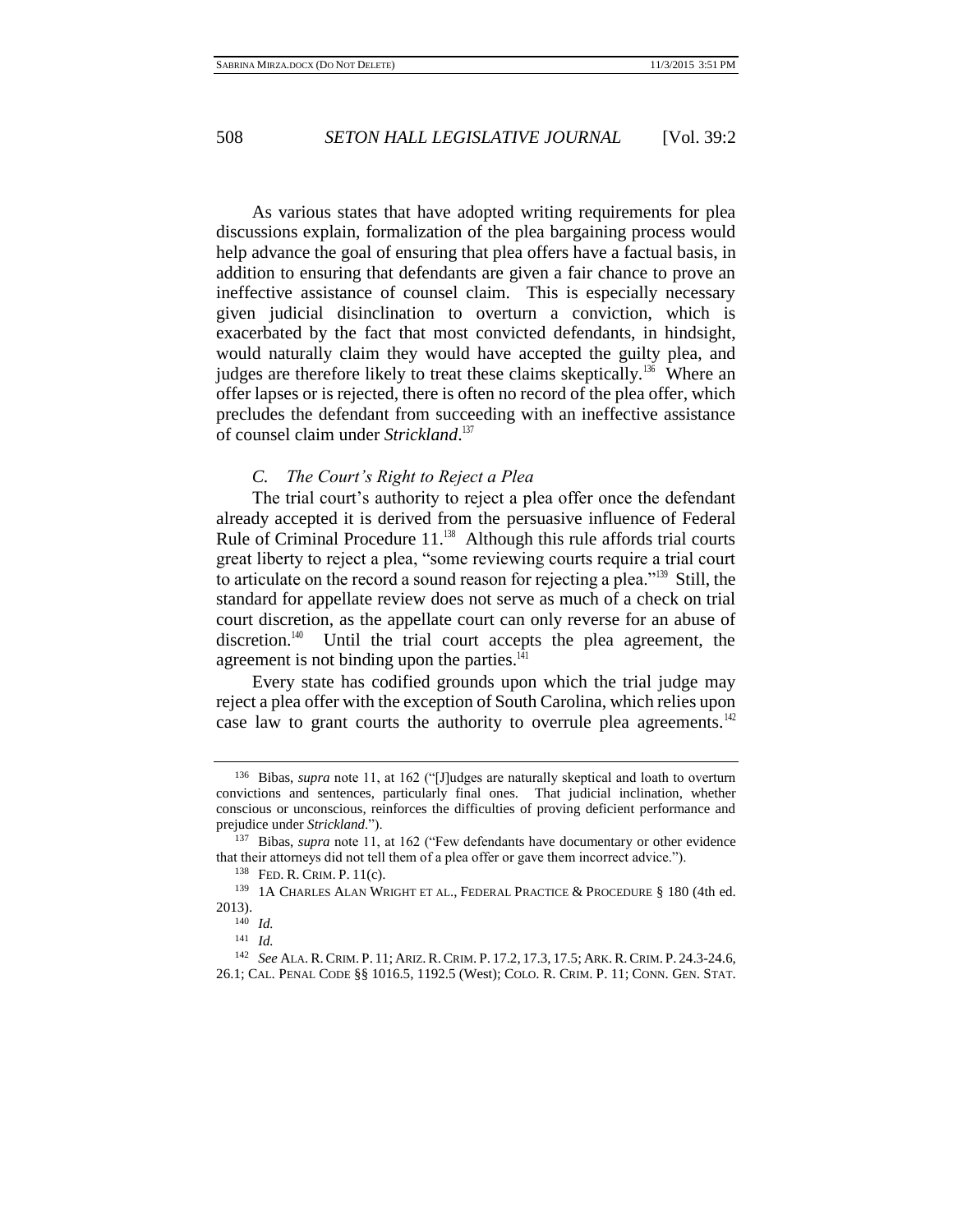These laws require trial judges to ensure that the defendant enters a plea agreement voluntarily and knowingly, that there is a factual basis for the plea offer, and that courts give due consideration to public interest and effective administration of justice. $143$  The court may allow the defendant to withdraw a plea offer in order to correct "manifest injustice" that would otherwise occur.<sup>144</sup>

While these laws are helpful, more standardization is required. First, clarification is necessary to show whether these are the only grounds under which a trial court may reject a plea offer for the purposes of determining whether a defendant's later claim of ineffective assistance of counsel should be entertained. Second, as noted earlier, requiring the defense counsel and prosecution to memorialize their negotiations would help the court determine if there was a factual basis for the plea.

# *D. The Prosecutor's Right to Withdraw a Plea Offer Prior to Entry of a Plea in Court*

In *Frye*, the Supreme Court stated that under the second prong of *Strickland*, the defendant must show "that the plea would have been entered without the prosecution's canceling it . . . if they had the authority to exercise that discretion under state law."<sup>145</sup> As Justice Scalia articulated, the majority fails to describe the specific grounds under

ANN. § 54-1j (West); D.C. SUPER. CT. R. CRIM. P. 11; DEL. R. CRIM. P. 11; FLA. R. CRIM. P. 3.170, 3.172; GA. UNIF. SUPER. CT. R. 33.7, 33.9, 33.12; HAW. R. PENAL P. 11; HAW. REV. STAT. § 802E-2 (West); I.C.R. 11; ILL. S. CT. R. 402; IND. CODE ANN. §§ 35-35-1-2, 35-35-1- 3 (West); IOWA R. 2.8; KAN. STAT. ANN. § 22-3210; KY. R.CRIM. P. 8.08, 8.10; LA. REV. STAT. ANN. § 29:145; LA. CODE CRIM. PROC. ANN. art. 556, 559; ME. R. CRIM. P. 11; MD. R. 4-242; MASS. R. CRIM. P. 12; MASS. MUN. CT. R. CRIM. P. 4; MASS. R. CRIM. P. 5; MICH. R. CRIM. P. 6.302, 6.310; MICH. COMP. LAWS ANN. § 768.35 (West); MICH. COMP. LAWS ANN. § 32.1045 (West); MINN. R. CRIM. P. 15.01, 15.04-15.05; MISS. R. CRIM. P. 8.04; MO. SUP. CT. R. 24.02; MONT. CODE ANN. §§ 46-12-20, 46-12-212, 46-16-105; NEB. CRIM. R. 11.2; D. NEV. CRIM. R. 4; D.N.H. R. 2.4; N.J. CT. R. 3:9-2; D.N.M. R. CRIM. P. 5-304; N.C. GEN. STAT. ANN. § 15A-1022 (West); N.D. R.CRIM. P. 11; OHIO REV. CODE ANN. § 2937.07 (West); OKLA. STAT. ANN. tit. 22, § 517 (West); OKLA. STAT. ANN. tit. 44, § 3270 (West); OR. REV. STAT. ANN. §§ 135.335, 135.365, 135.385, 135.390, 135.395, 135.432 (West); PA. R. CRIM. P. 591; RI. R. CRIM. P. 11; S.D. CODIFIED LAWS §§ 23A-7-3, 7-4, 7-5, 7-14, 27-11; TENN. R. CRIM. P. 11; TEX. CRIM. PROC. CODE ANN. art. 26.13 (West); UTAH R. CRIM. P. 11; VT. R. CRIM. P. 11; VA. SUP. CT. R. 7C:6; VA. CODE ANN. § 19.2-296 (West); WASH. REV. CODE ANN. § 9.94A.431 (West); W. VA. R. CRIM. P. 11; W. VA. R. CRIM. P. 10; WIS. STAT. ANN. § 971.08 (West).

<sup>143</sup> *See supra* note 142.

<sup>144</sup> *See id.*

<sup>145</sup> Missouri v. Frye, 132 S. Ct. 1399, at 1403–04 (2012).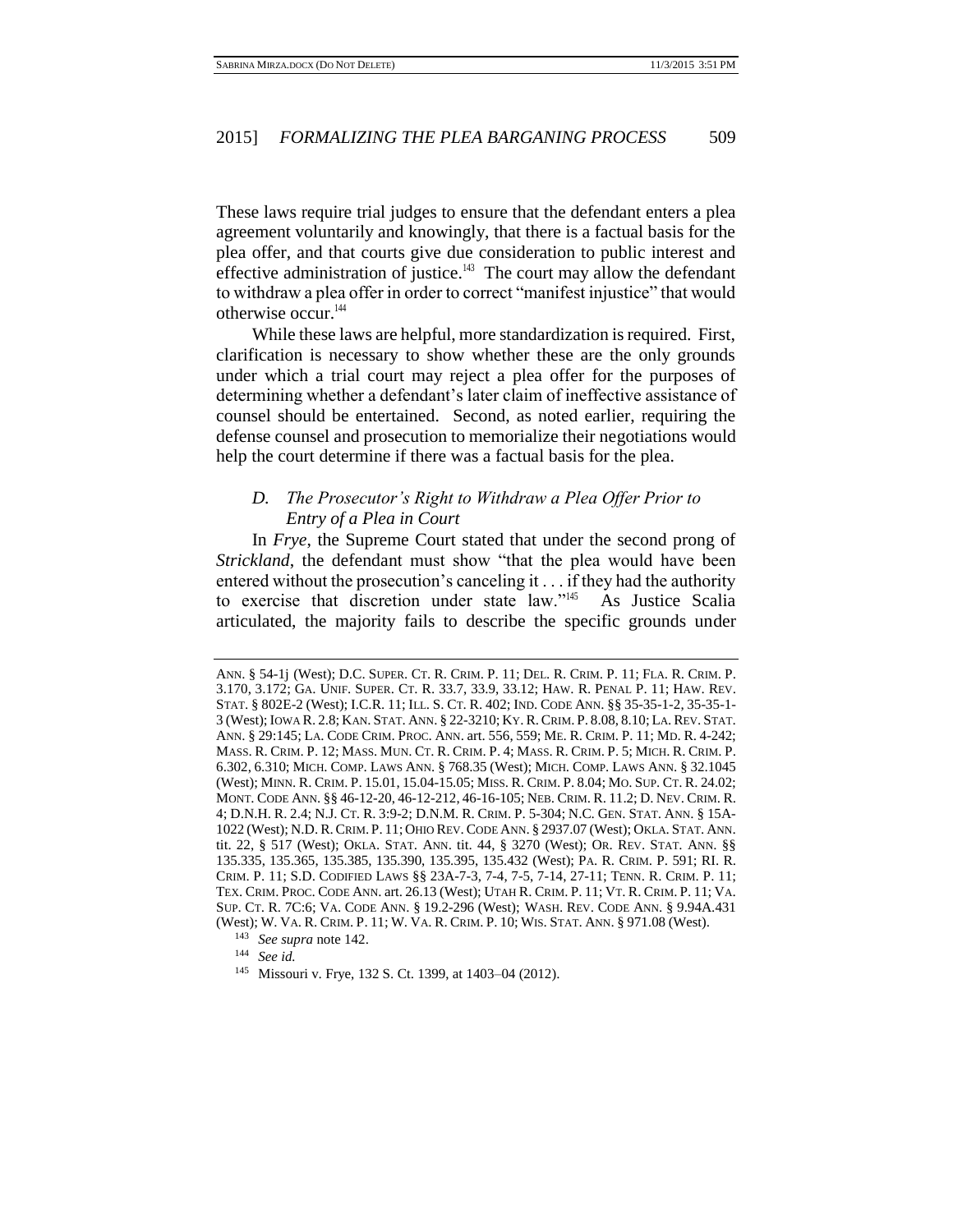which the prosecution may exercise this discretion.<sup>146</sup> In effect, the prosecution has unregulated discretion to reject a plea offer, even without a sound basis.<sup>147</sup> The risk of prosecutorial abuse clearly establishes the need for codifying a standard that sets forth the precise grounds giving rise to the prosecutor's authority to reject an accepted plea offer.

The ABA Standards for Criminal Justice state, "[a] prosecutor should not fail to comply with a plea agreement, unless a defendant fails to comply with a plea agreement or other extenuating circumstances are present."<sup>148</sup> This standard should be expanded to require the prosecution to explain under which circumstances it will subsequently reject a plea offer after the defendant accepts it. If there is a committee of prosecuting attorneys who discuss and render a decision as to whether or not to accept a defendant's plea offer, then this discussion should be recorded in writing. The defendant can then ask for the record of plea discussions during discovery in the event that the prosecution claims it would not have accepted the plea offer even if the defendant accepted it.

Not only does the prosecution have wide discretion when choosing to reject a plea offer, but as discussed earlier, plea bargaining is characterized as a matter of "personal style" that gives the prosecution the liberty to negotiate in any matter whatsoever.<sup>149</sup> Standards should therefore be put in place to ensure that no unfair bargaining occurs, or in other words, to ensure that the prosecution is fair and consistent with all defendants when offering pleas.<sup>150</sup> Oregon stands apart from other states in codifying what is essentially a fair bargaining requirement, and attempts to ensure that "[s]imilarly situated defendants [are] afforded equal plea agreement opportunities."<sup>151</sup> Here, as elsewhere, the movement by some states to codify requirements for the prosecution and court in connection with plea bargaining indicates the need for such formalization, and provides an example for other states to follow.

<sup>146</sup> *See supra* note 74 and accompanying text.

<sup>147</sup> Padilla v. Kentucky, 130 S. Ct. 1473, 1486 (2010).

<sup>148</sup> ABA STANDARDS FOR CRIM. JUSTICE SCJ 3-4.2 (3d ed. 1993).

<sup>149</sup> *See supra* note 104 and accompanying text.

<sup>150</sup> *See* Bibas, *supra* note 11, at 164 ("[E]ven prosecutors have strong incentives to promote and safeguard plea bargains.").

<sup>151</sup> OR. REV. STAT. ANN. § 135.405 (West).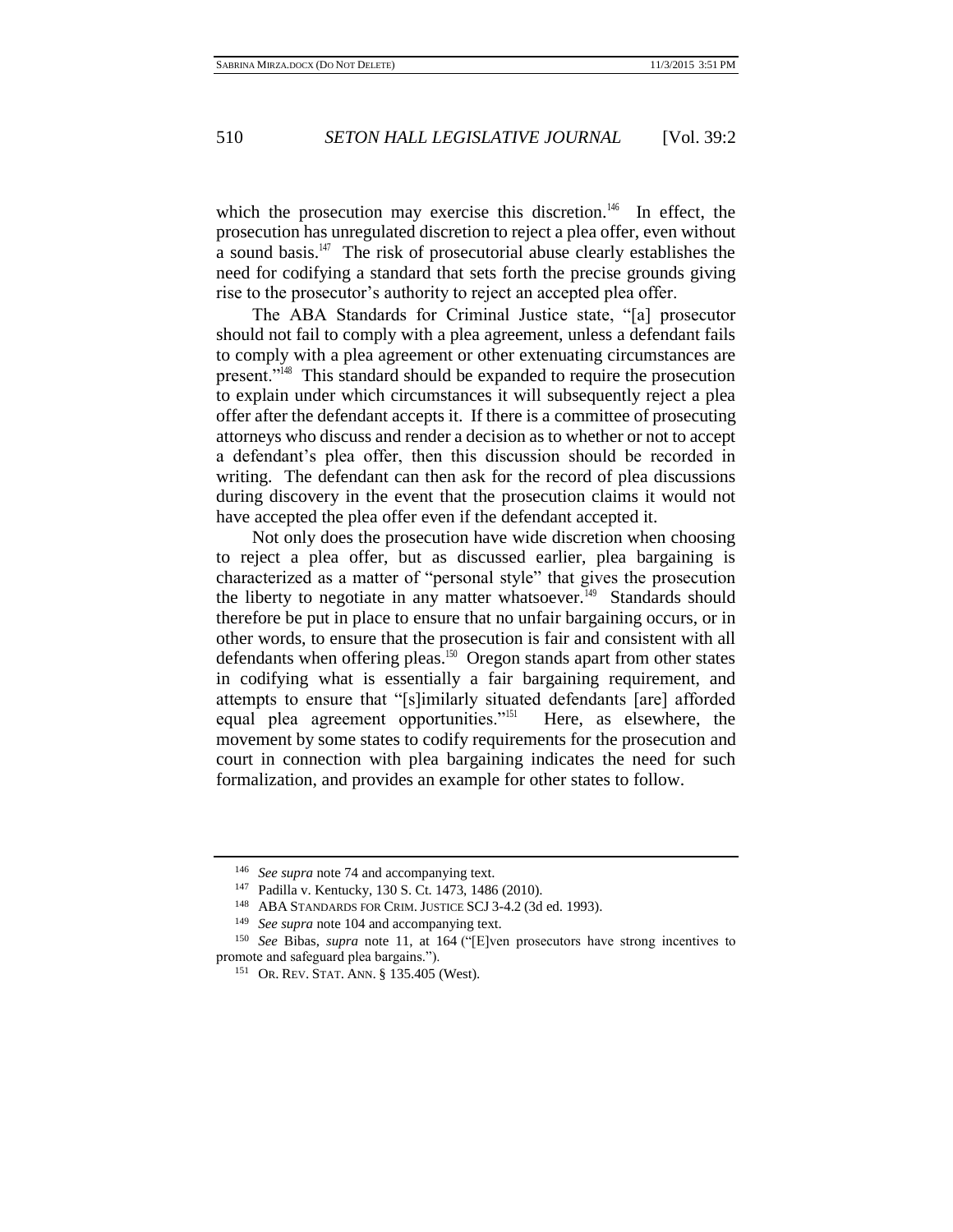# **V. CONCLUSION**

In the absence of a formal plea bargaining process from the initial stages of negotiation, *Lafler* and *Frye* provide a superficial right to defendants, without a corresponding ability to exercise this right. A formalized process may be an effective compromise between the extremes of a "laissez-faire bargaining system" on one end and the overregulation of plea bargaining by courts on the other.<sup>152</sup> If the plea bargaining process "*is* the criminal justice system," as the Supreme Court recognizes, and such reality justifies the right of defendants to challenge a conviction on the basis of receiving ineffective assistance of counsel during plea negotiations, then the process should be recorded and standards should be in place to ensure that the process is fair.<sup>153</sup>

The *Strickland* requirements articulate what defendants must prove in order to succeed on a claim of ineffective assistance of counsel during the plea bargaining process.<sup>154</sup> Under the first prong, the defendant must show that her defense counsel's performance fell below the constitutional minimum for competency.<sup>155</sup> To prove incompetency, the defendant must be able to present evidence from the record; however, in the majority of states, neither prosecuting attorneys nor defense counsel are obligated to create any record.<sup>156</sup> Under the second prong of *Strickland*, the defendant must demonstrate a reasonable probability that the defendant would have accepted the plea absent defense counsel's ineffective assistance, that the prosecution would not have rejected the plea, and that the trial court would not have rejected the plea. $157$  This is where the need for formalization becomes most evident, as courts have stated that the defendant cannot rely on her self-serving testimony, but must demonstrate "objective evidence" to show that she would have accepted the plea absent defense counsel's error.<sup>158</sup> Even if the defendant can prove

<sup>152</sup> Bibas, *supra* note 11, at 152 ("In this laissez-faire bargaining system, defense lawyers, not judges or juries, are the primary guarantors of fair bargains and equal treatment for their clients.").

<sup>153</sup> Missouri v. Frye, 132 S. Ct. 1399, 1407 (2012) (quoting Robert E. Scott & William J. Stuntz, *Plea Bargaining as Contract*, 101 YALE L.J. 1909, 1912 (1992)).

<sup>154</sup> *Id.* at 1405.

<sup>155</sup> *Id.* at 1409.

<sup>156</sup> *See supra* note 129.

<sup>157</sup> *Frye*, 132 S. Ct. at 1409.

<sup>158</sup> *See supra* notes 102–03.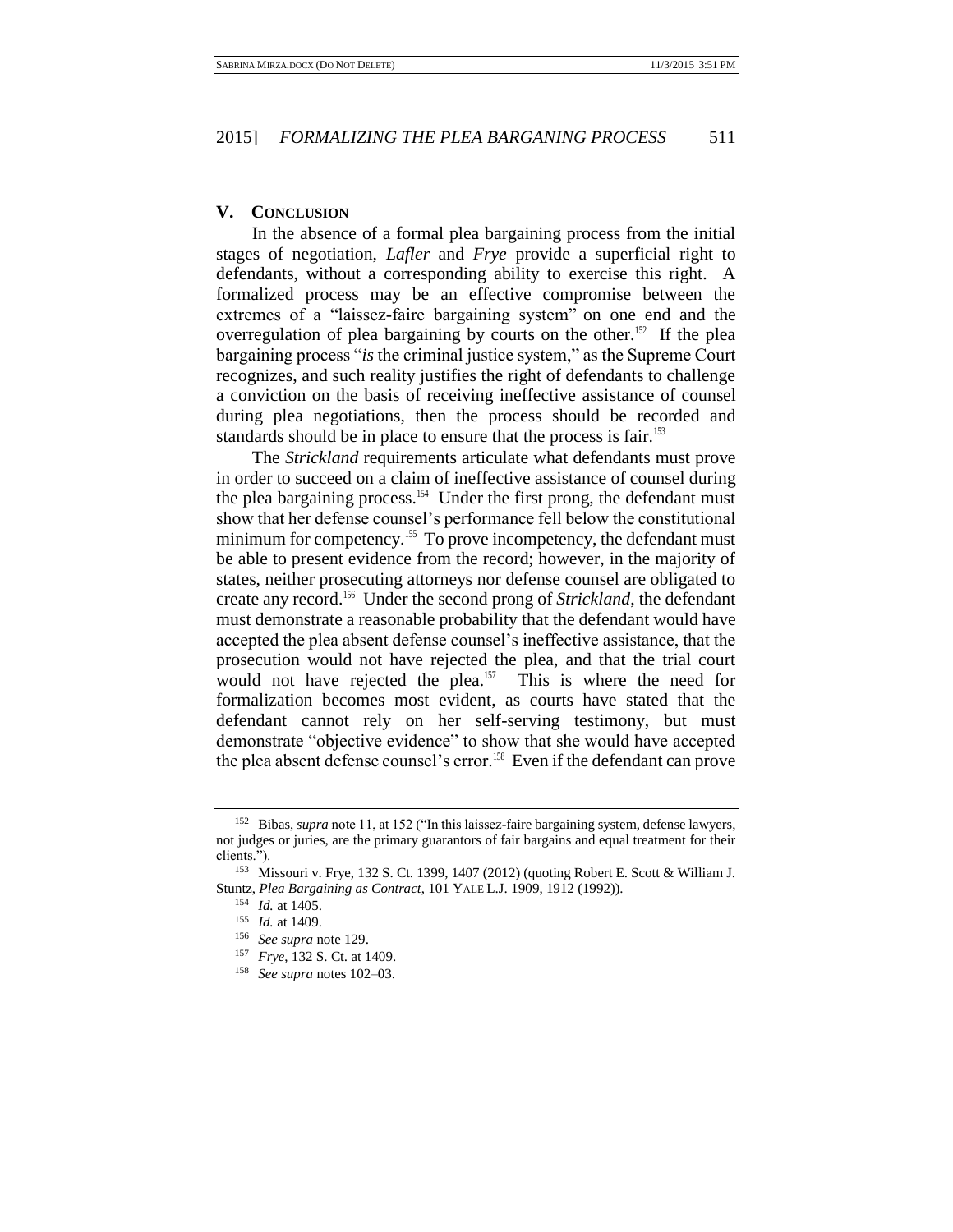this, she must still demonstrate that the prosecution and court would not have rejected the plea offer.<sup>159</sup> Both the prosecution and the court, however, are granted broad discretion; there is no defined standard that states the grounds under which the prosecution or the court can reject a plea offer.<sup>160</sup>

To summarize, the plea bargaining process should be formalized in the following ways: first, plea negotiations should be required to be in writing; second, a standard should be codified, whereby prosecuting attorneys have a duty to engage in equal and fair bargaining; third, grounds under which prosecuting attorneys may reject a plea offer should be codified; fourth, oral discussions among prosecuting committees in deciding whether or not to accept a plea should be reduced to writing; and fifth, whether the grounds under which a trial court may reject a plea offer, as codified in state statutes and rules, are the same grounds courts consider when determining whether to dismiss a defendant's claim of ineffective assistance of counsel should be clarified.

The first recommendation—to require written plea negotiations—is the most important in light of the confusion that has emerged among trial courts as to whether or not defense counsel must present a "formal offer" to a defendant before a defendant can bring a claim of ineffective assistance of counsel based on plea negotiations.<sup>161</sup> Even after *Lafler* and *Frye*, courts reached different conclusions on this issue, as some defined a plea as "formal" even though it was not in writing.<sup>162</sup> When defendants must rely on objective evidence independent of self-serving testimony, a writing requirement is necessary. Furthermore, such a requirement would improve other aspects of plea bargaining, such as helping the court determine whether there is a factual basis for a plea.<sup>163</sup>

Much of the discussion on the effect of *Lafler* and *Frye* naturally focuses more on defense counsel, and the more stringent constitutional duty created by these cases.<sup>164</sup> Such discussion centers on ensuring that

<sup>159</sup> *Frye*, 132 S. Ct. at 1409.

<sup>160</sup> *See* Bibas, *supra* note 11, at 162.

<sup>&</sup>lt;sup>161</sup> *See supra* Part III (describing the trial court splits on this issue in more detail).

<sup>162</sup> Wanatee v. Ault, 101 F. Supp. 2d 1189, 1202–03 (N.D. Iowa 2000), *aff'd*, 259 F.3d 700 (8th Cir. 2001).

<sup>163</sup> *See supra* note 133 and accompanying text.

<sup>164</sup> *See, e.g*., Jane Campbell Moriarty & Marisa Main, *"Waiving" Goodbye to Rights: Plea Bargaining and the Defense Dilemma of Competent Representations*, 38 HASTINGS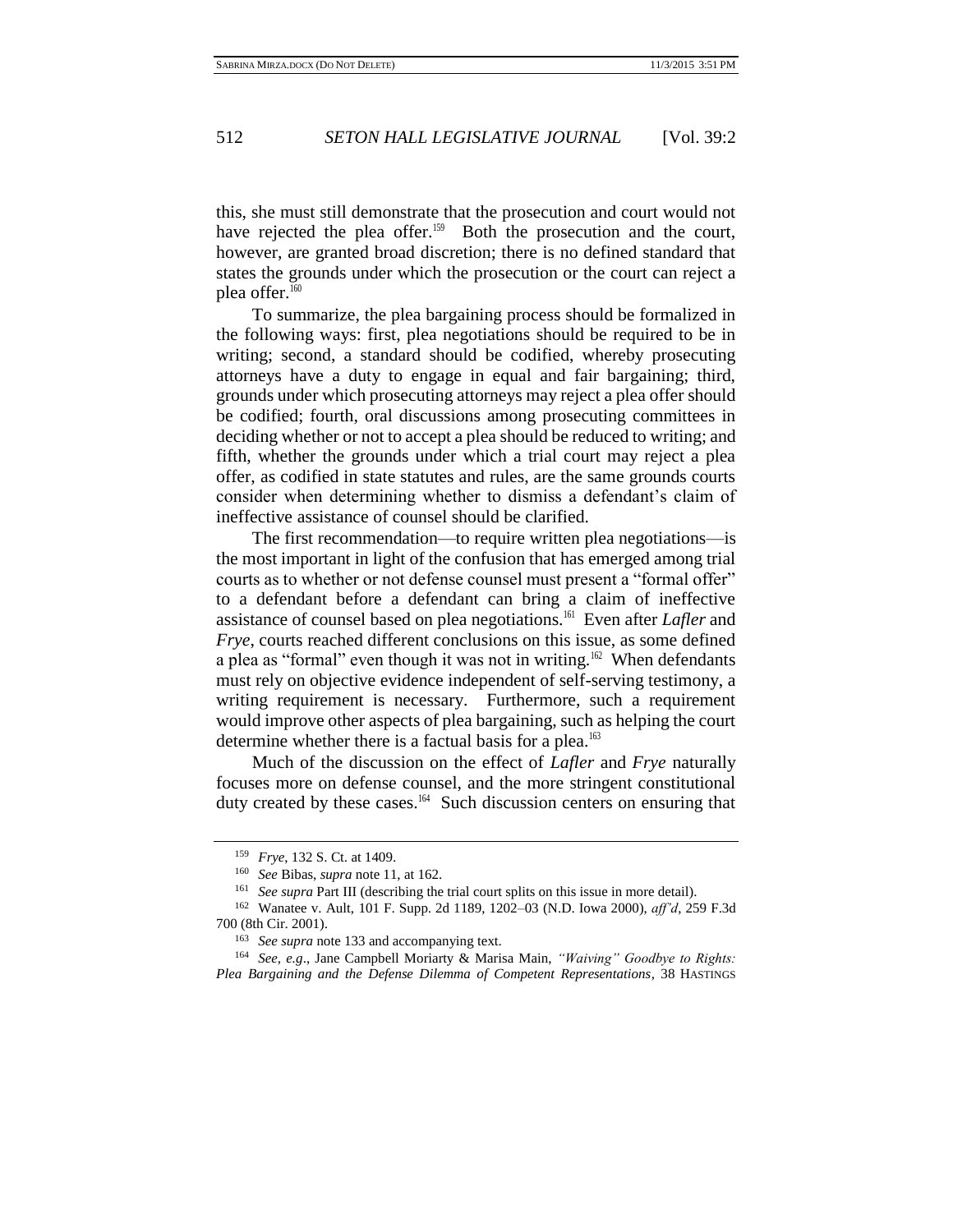defense counsel effectively represent their clients in plea bargaining negotiations that occur off the record.<sup>165</sup> Less has been said, however, about how the extension of the Sixth Amendment right to effective assistance of counsel to the plea bargaining process affects prosecuting attorneys<sup>166</sup> Including prosecutors in the process is, in many ways, crucial to creating a just plea bargaining system.<sup>167</sup> Without documenting plea negotiations from the beginning, the potentially onerous burden is on the prosecution during discovery to search through all of its records for anything pertaining to plea negotiations. For the future, formalizing plea negotiations thus eases the burden on both the prosecution and defense counsel during litigation involving an ineffective assistance of counsel claim.<sup>168</sup> In our criminal justice system, where a majority of cases are decided by plea bargains, the heaviest burden should not be on the defendant to ensure that the system is fair.

CONST. L.Q. 1029, 1042 (2011) (discussing possible duties of defense counsel "to seek out plea negotiations with the prosecution").

<sup>165</sup> *See, e.g.*, Bibas, *supra* note 11, at 150.

<sup>166</sup> *See id.* at 174 ("Prosecutors, too, can take steps to guard against the worst defense lawyering, acting not just as partisan warriors but also has guardians of justice.").

<sup>167</sup> Ellen Yaroshefsky, *Ethics and Plea Bargaining: What's Discovery Got to Do With It?*, 23 Crim. Just. 28, 33 (2008), *available at*  http://www.americanbar.org/content/dam/aba/publishing/criminal\_justice\_section\_newslette r/crimjust\_cjmag\_23\_3\_yaroshefsky.authcheckdam.pdf (proposing broader discovery and "codification and expansion of the prosecutors' obligations" to enhance "accountability and transparency of the criminal justice system" in order to reduce wrongful convictions based on guilty pleas).

<sup>168</sup> *See* Bibas, *supra* note 11, at 162.